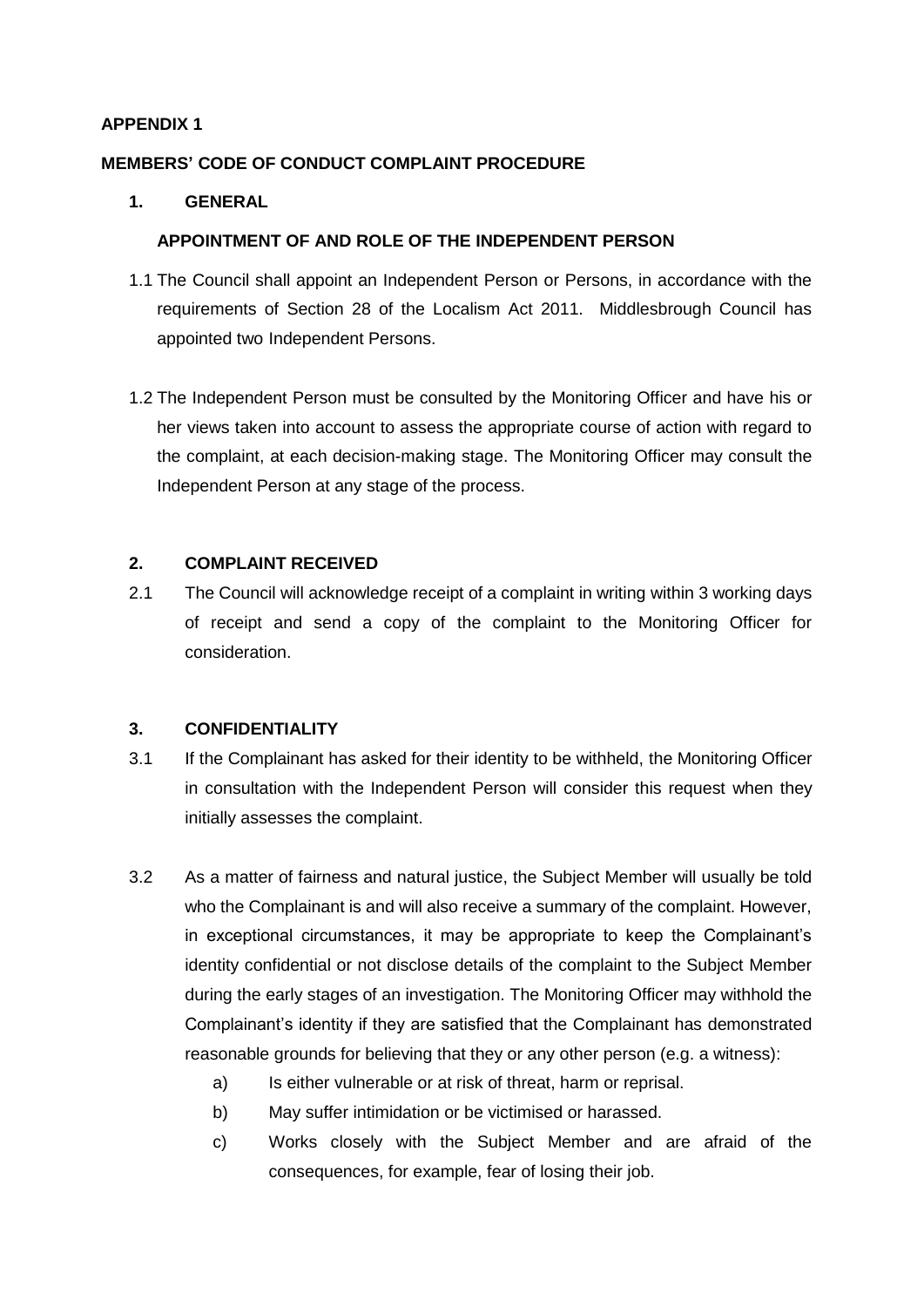- d) Suffers from a serious health condition and there are medical risks associated with their identity being disclosed (medical evidence will need to be provided to substantiate this).
- e) May receive less favourable treatment, because of the seniority of the person they are complaining about, in terms of any existing Council or Parish Council service provision or any tender/contract they may have with, or are about to submit to the Council or Parish Council.

**OR** in circumstances when, in the judgment of the Monitoring Officer early disclosure of the complaint:

- a) May lead to evidence being compromised or destroyed; or
- b) May impede or prejudice the investigation; or
- c) Would not be in the public interest.
- 3.3 Relevant public interest factors favouring disclosure (not an exhaustive list) include:
	- a) To facilitate transparency and ethical governance accountability: recognising that decision-making may be improved by constructive contributions from others.
	- b) To raise public awareness: disclosing the complaint or part of it may inform the community about matters of general concern.
	- c) Justice to an individual: the balance of the public interest may favour disclosure of the complaint to the Subject Member when it may not be in the public interest to disclose it to the world at large.
	- d) Bringing out in the open serious concerns about the behaviour/conduct of an individual.
- 3.4 The Monitoring Officer, in consultation with the Independent Person, will balance whether the public interest in accepting the complaint outweighs the Complainant's wish to have their identity (or that of another person) withheld from the Subject Member. If the Monitoring Officer decides to refuse the Complainant's request for confidentiality, they will offer the Complainant the option to withdraw their complaint. The Monitoring Officer will notify the Complainant of the Monitoring Officer's decision, with reasons. There is no right of appeal against the Monitoring Officer's decision to refuse the Complainant's request for confidentiality.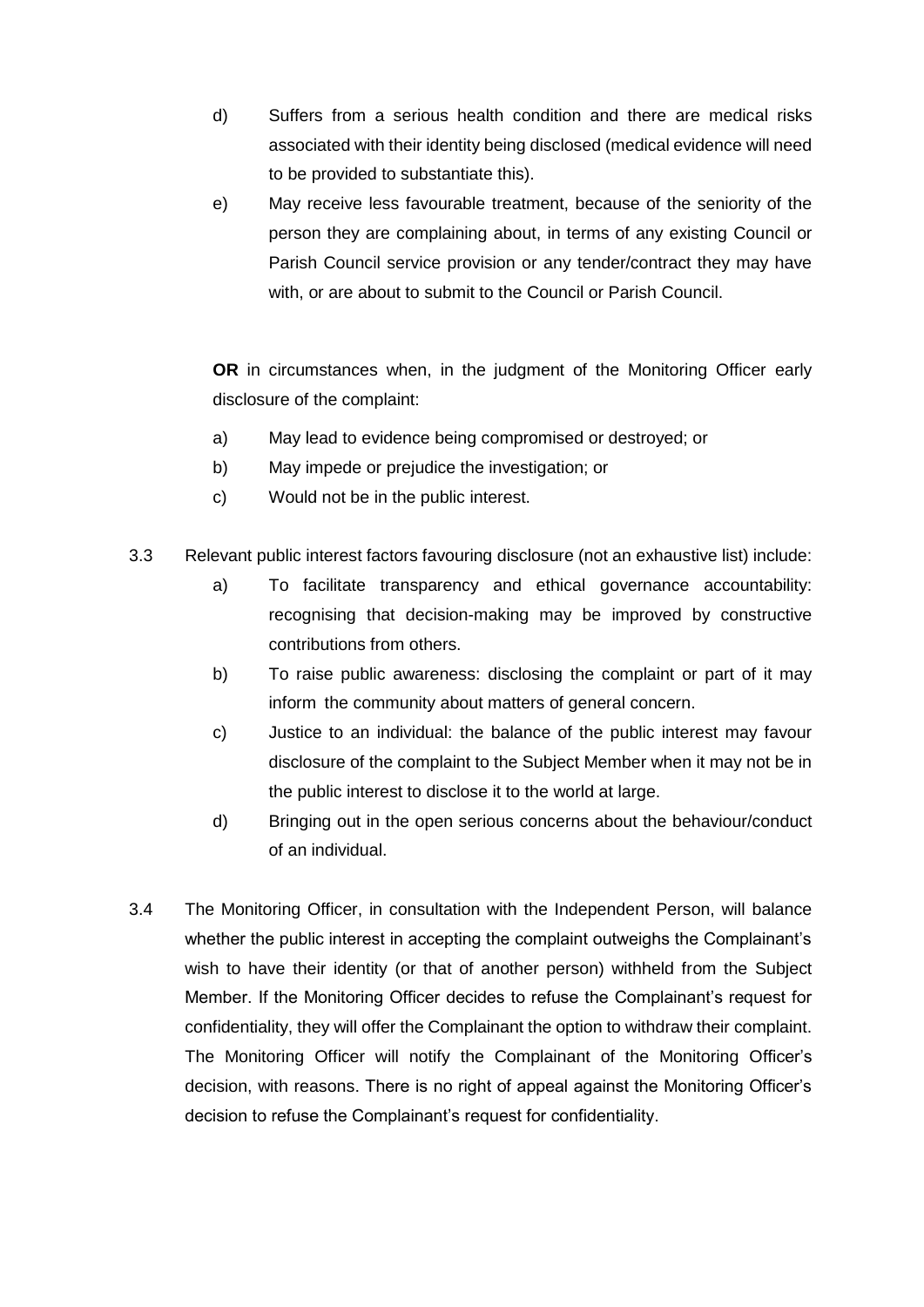# **4. PRELIMINARY TESTS**

4.1 The complaint will be assessed by the Monitoring Officer, in consultation with the Independent Person, and will take the form of a two stage test:

# 4.1.1 **Initial Criteria**:

The first step will assess whether:

- a) the complaint is against one or more named members of the authority or of a parish council the authority is responsible for;
- b) the named Member was in office at the time of the alleged conduct;
- c) the complaint relates to matters where the Member was acting as a representative of the authority and it is not a private matter;
- d) the complaint, if proven, would be a breach of the Code under which the Member was operating at the time of the alleged misconduct.

If the complaint fails one or more of these jurisdictional tests it cannot be investigated as a breach of the Code, and the complainant must be informed that no further action will be taken in respect of the complaint.

## 4.1.2 **Secondary Criteria:**

If the complaint passes the jurisdictional test, the following criteria each be considered by the Monitoring Officer in consultation with the Independent Person to determine whether to accept or reject the complaint:

- a) Does the complaint contain sufficient evidence to demonstrate a potential breach of the Code?
- b) Are there alternative, more appropriate, remedies that should be explored first?
- c) Where the complaint is by one member of the council against another, a greater allowance for robust political debate (but not personal abuse) may be given, bearing in mind the right to freedom of expression;
- d) Is the complaint in the view of the authority malicious, politically motivated, or 'tit for tat'
- e) Whether an investigation would not be in the public interest or the matter, even if proven, would not be serious enough to warrant any sanction;
- f) Whether a substantially similar complaint has previously been considered and no new material evidence has been submitted within the current administration;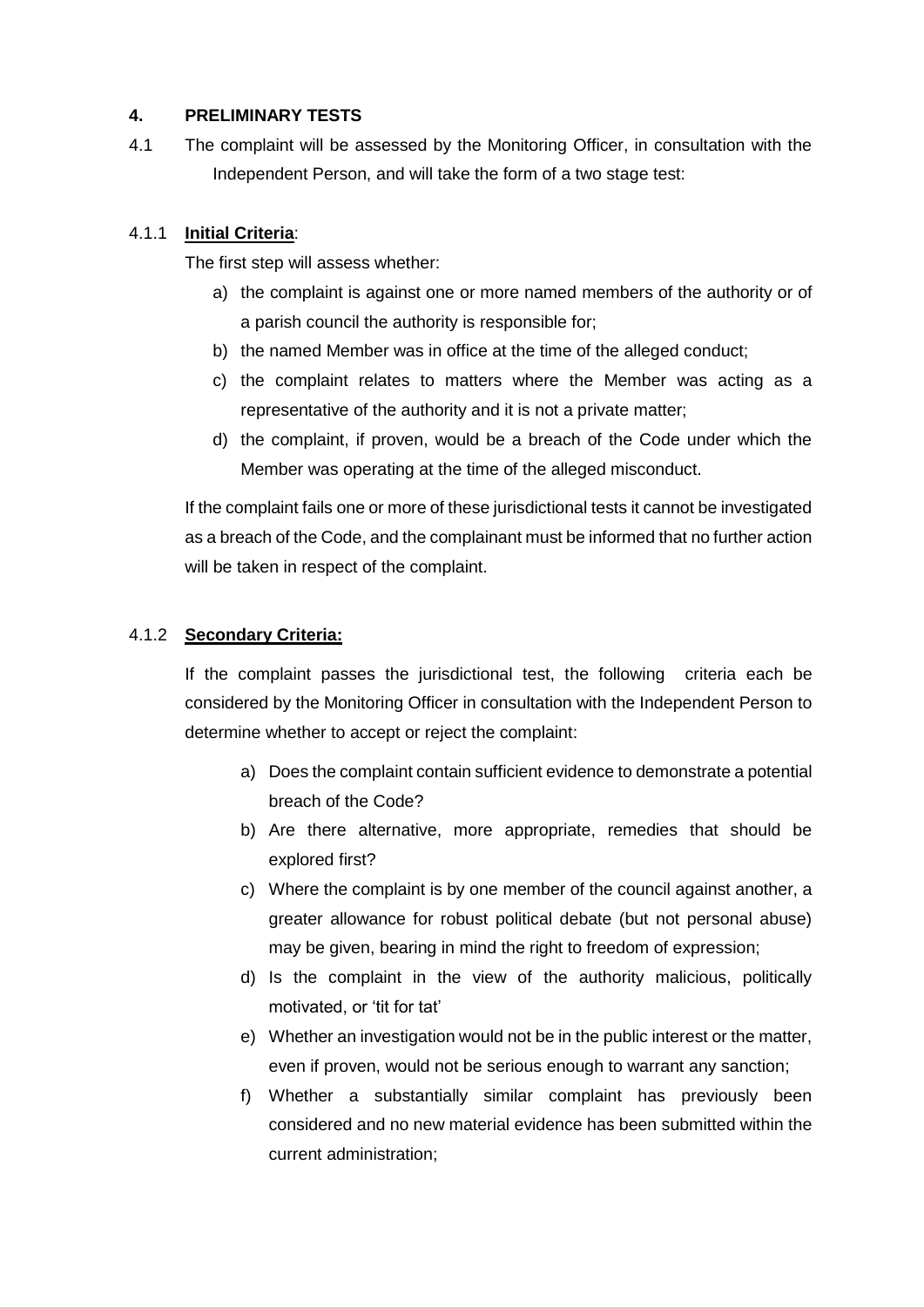- g) Whether a substantially similar complaint has been submitted and accepted;
- h) Does the complaint relate to conduct in the distant past? This would include consideration or any reason why there had been a delay in making the complaint;
- i) Was the behaviour that is the subject of the complaint already dealt with? For example, through an apology at the relevant meeting;
- j) Does the complaint actually relate to dissatisfaction with a local authority decision rather than the specific conduct of an individual? And
- k) Is it about someone who is no longer a member of the council or who is seriously ill?

The Monitoring Officer will determine whether the complaint is accepted or rejected. If the complaint is rejected, the Complainant will be notified accordingly, with reasons, normally within 10 working days of receipt of the complaint by the Monitoring Officer. **There is no right of appeal against the Monitoring Officer's decision.**

4.2 Where the complaint is accepted the Complainant will be notified accordingly, with the next steps outlined, normally within 10 working days of receipt of the complaint by the Monitoring Officer.

# **5. NOTIFICATION OF COMPLAINT TO SUBJECT MEMBER**

- 5.1 Subject to any representations from the complainant on confidentiality, the Monitoring Officer will notify the Subject Member (and, if applicable, the Parish Clerk) of the complaint and a summary of the alleged breach. The Monitoring Officer may also notify the Subject Member's Group Leader, if appropriate. This information is given in confidence and the Subject Member is expected to respect that confidence.
- 5.2 The Monitoring Officer may invite the Subject Member (and, if applicable, the Parish Clerk) to submit initial views on the complaint, usually within 7 days, which will be taken into account by the Monitoring Officer when they decide how to deal with the complaint.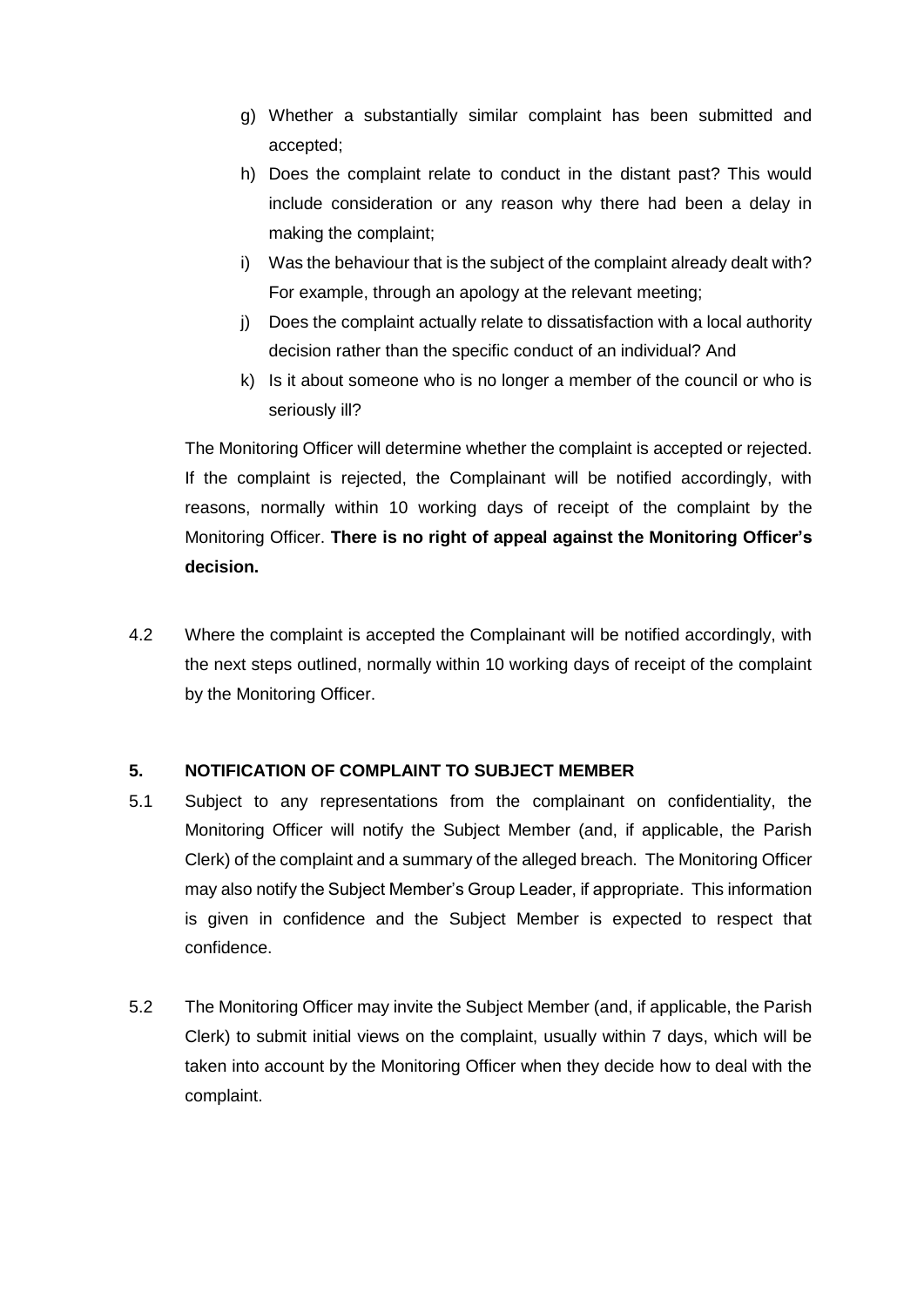# **6. REQUEST FOR ADDITIONAL INFORMATION**

6.1 The Monitoring Officer may ask the Complainant and the Subject Member (and, if applicable, the Parish Clerk) for additional information before deciding how to deal with the complaint.

# **7. DECISION ON HOW TO PROCEED**

- 7.1 The Monitoring Officer, in consultation with the Independent Person will decide how to deal with the complaint. This will be by way of:
	- a) Informal Resolution (with/without an investigation) See section 8; or
	- b) Investigation See section 9; or
	- c) Criminal Conduct See section 10; or
	- d) No action See section 11

# **8. INFORMAL RESOLUTION**

- 8.1 The Monitoring Officer will, in consultation with the Independent Person, determine whether the complaint can be resolved through informal resolution.
- 8.2 The Monitoring Officer, in consultation with the Independent Person, may decide that the complaint can be resolved informally at any stage in the process prior to convening a Standards Committee hearing.
- 8.3 Informal resolution may be the simplest and most cost effective way of resolving the complaint and may be appropriate where:
	- a) The Subject Member appears to have a poor understanding of the Code of Conduct and/or related Council or Parish Council procedures; or
	- b) There appears to be a breakdown in the relationship between the Complainant and the Subject Member; or
	- c) The conduct complained of appears to be a symptom of wider underlying conflicts which, if unresolved, are likely to lead to lead to further misconduct or allegations of misconduct; or
	- d) The conduct complained of appears common to a number of Members of the Council or Parish Council, demonstrating a lack of awareness, experience or recognition of the particular provisions of the Code of Conduct and/or other Council or Parish Council procedures, etc.; or
	- e) The conduct complained of appears to the Monitoring Officer not to require a formal censure; or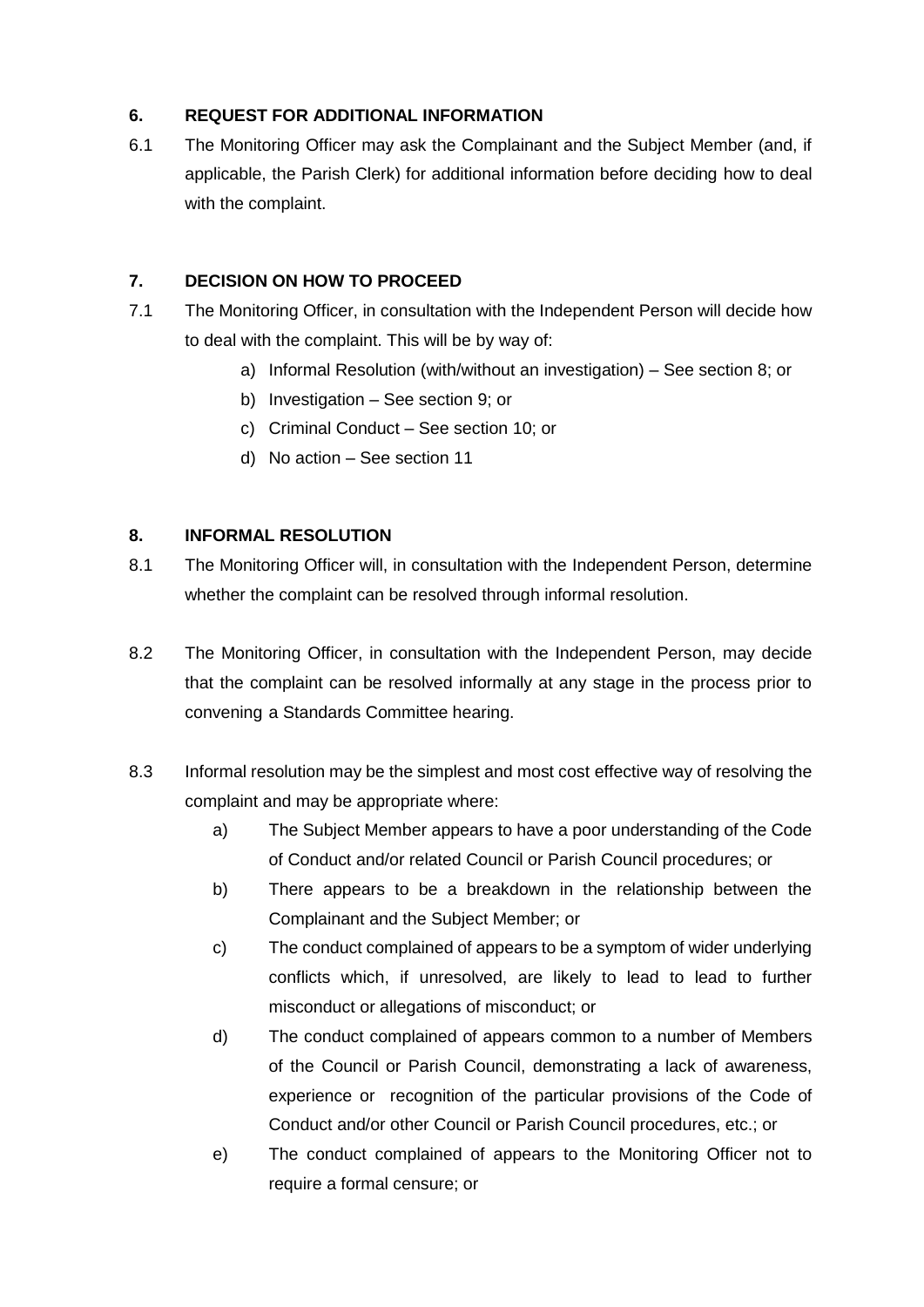- f) The complaint appears to reveal a lack of guidance, protocols and procedures within the Council or Parish Council; or
- g) The complaint consists of allegations and retaliatory allegations between Councillors; or
- h) The complaint consists of allegations about how formal meetings are conducted; or
- i) The conduct complained of may be due to misleading, unclear or misunderstood advice from officers.
- 8.4 Informal resolution may consist of one or more, (but not limited to), of the following actions, which do not have to be limited to the Subject Member, but may extend to other Councillors, including the whole Council or Parish Council, where it may be useful to address systemic behaviour:
	- a) Training;
	- b) Conciliation/mediation;
	- c) Mentoring;
	- d) Apology, written/verbal;
	- e) Implementing changes to the Council or Parish Council's procedures.
	- f) Conflict management;
	- g) Development of the Council's or Parish Council's protocols;
	- h) Other remedial action by the Council or Parish Council; or
	- i) Other steps (other than investigation), if it appears appropriate to the Monitoring Officer in consultation with the Independent Person.
- 8.5 Where the Subject Member or the Monitoring Officer or the Council or Parish Council make a reasonable offer of informal resolution, but the Complainant is not willing to accept this offer, the Monitoring Officer will take account of this in deciding whether the complaint merits formal investigation.
- 8.6 If the Subject Member complies with the informal resolution process, the Monitoring Officer will report the matter to the Standards Committee and, if applicable, the Parish Council for information, but will take no further action against the Subject Member.
- 8.7 Where the Subject Member will not participate in the informal resolution process or if, having agreed to one or more actions under the informal resolution process, the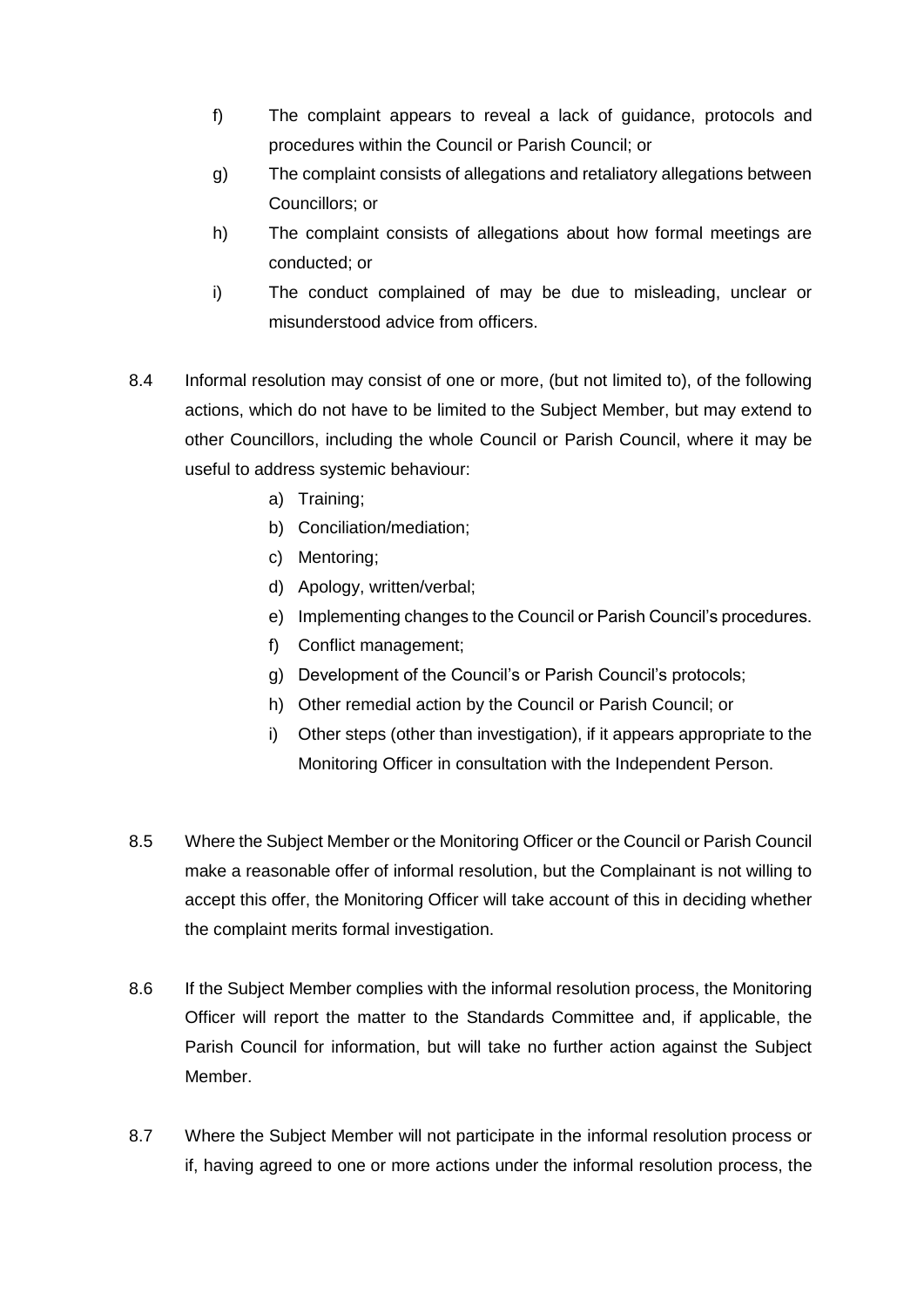Subject Member refuses or fails to carry out any agreed action, the Monitoring Officer will report the matter to the Standards Committee.

# **9. INVESTIGATION**

- 9.1 The Monitoring Officer, in consultation with the Independent Person, may refer the complaint for investigation when:
	- a) It is serious enough, if proven, to justify the range of sanctions available to the Standards Committee (see Appendix 3 to these Arrangements).
	- b) The Subject Member's behaviour, if the allegations are proven to be a breach of the code of conduct is part of a continuing pattern of less serious misconduct that is unreasonably disrupting the business of the Council or Parish Council and there is no other avenue left to deal with it, short of investigation. In considering this, the Monitoring Officer may take into account the time that has passed since the alleged conduct occurred.
- 9.2 Where the complaint is referred for investigation, the Monitoring Officer may appoint an Investigating Officer who will conduct the investigation in accordance with the procedure at Appendix 2 to these Arrangements.

#### **10. CRIMINAL CONDUCT**

- 10.1 Where a complaint against a Member relates to conduct of a criminal nature and which is perceived to be valid, and where a Complainant has been advised to refer a matter to the police, or the Monitoring Officer has referred the matter to the police, the complaints process under these Arrangements may be suspended, pending a decision/action by the police or other prosecuting or regulatory authority.
- 10.2 Where the police or other prosecuting or regulatory authority decide to take no action on the complaint, the Monitoring Officer will lift the suspension and in consultation with the Independent Person will apply the local assessment criteria test in paragraph 4 above
- 10.3 In accordance with Section 34 of the Localism Act 2011, it is a criminal offence if, without reasonable excuse, a Member: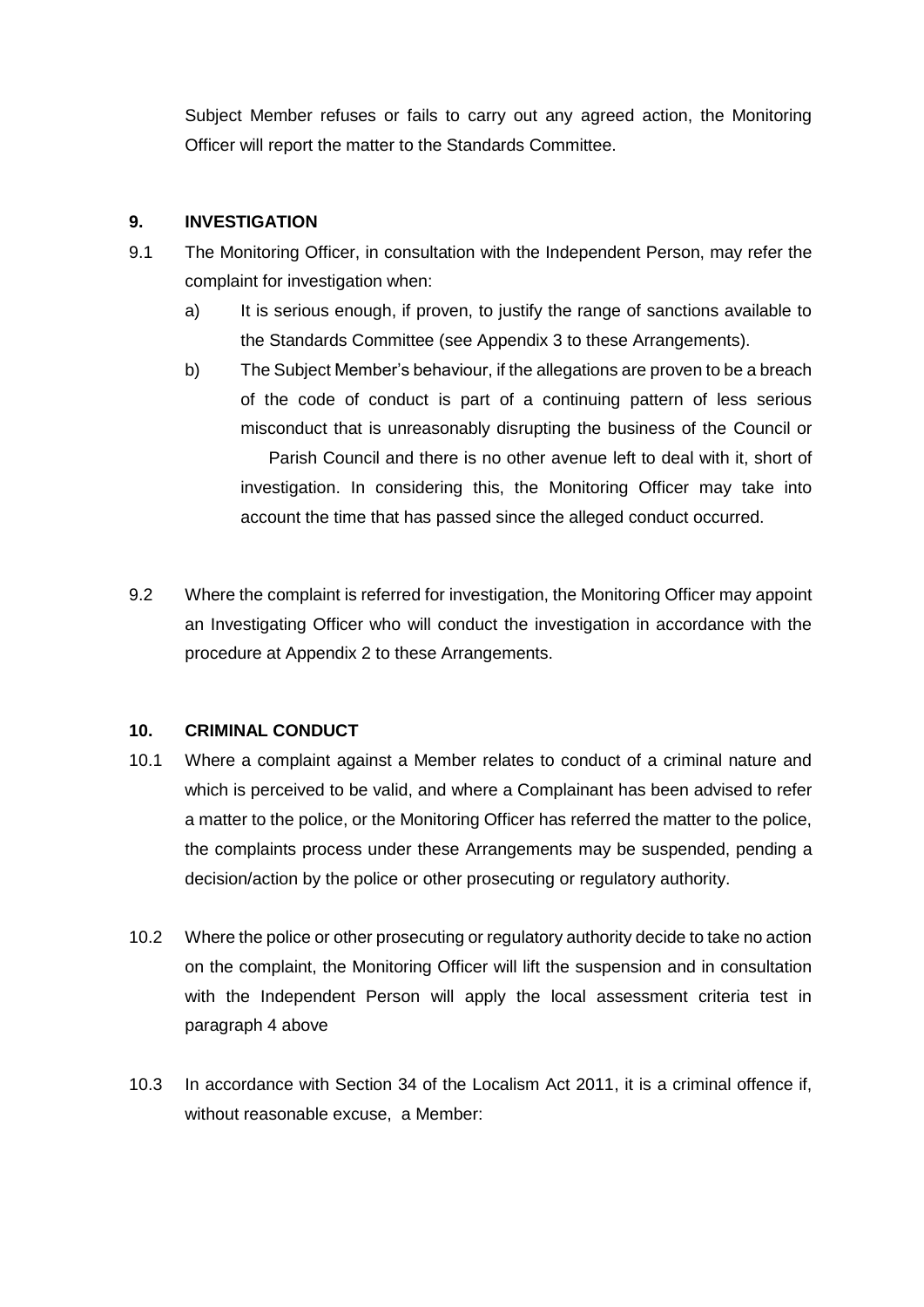- a) Fails to notify the Monitoring Officer of a Disclosable Pecuniary Interest within 28 days beginning with the day the Member becomes, or is re-elected or reappointed, a Member or Co-opted Member.
- b) Fails to notify the Monitoring Officer of a Disclosable Pecuniary Interest within 28 days of becoming aware of it, where a Member is acting alone in the course of discharging a function of the Authority (including making a decision in relation to the matter) and the interest is not already registered or subject to a pending notification to the Monitoring Officer.
- c) Fails to disclose a Disclosable Pecuniary Interest at a meeting, where such interest has not already been registered or notified to the Monitoring Officer.
- d) Fails to notify the Monitoring Officer of a Disclosable Pecuniary Interest within 28 days beginning with the day it is disclosed at a meeting, where such interest has not already been registered or notified to the Monitoring Officer.
- e) Takes part in discussions or votes at meetings that relate to the Disclosable Pecuniary Interests, unless a dispensation has been obtained.
- f) Knowingly or recklessly provides false or misleading information in any of the above disclosures or notifications.
- 10.4 Where a complaint against a Member relates to conduct of a criminal nature as defined in paragraphs a) to f) above, and which is perceived to be valid, the Monitoring Officer will report the complaint to the police or other prosecuting or regulatory authority. Where a Complainant has been advised to refer a matter to the police, or the Monitoring Officer has referred the matter to the police, the complaints process under these Arrangements may be suspended, pending a decision/action by the police or other prosecuting or regulatory authority. Where the police or other prosecuting or regulatory authority decide to take no action on the complaint, the Monitoring Officer will lift the suspension and in consultation with the Independent Person will apply the local assessment criteria test in paragraph 4 above.

#### **11. NO ACTION**

- 11.1 The Monitoring Officer in consultation with the Independent Person, will take no action on the complaint when one or more of the following apply:
	- a) Genuine long-term (3 months or more) unavailability of a key party.
	- b) Serious illness of a key party.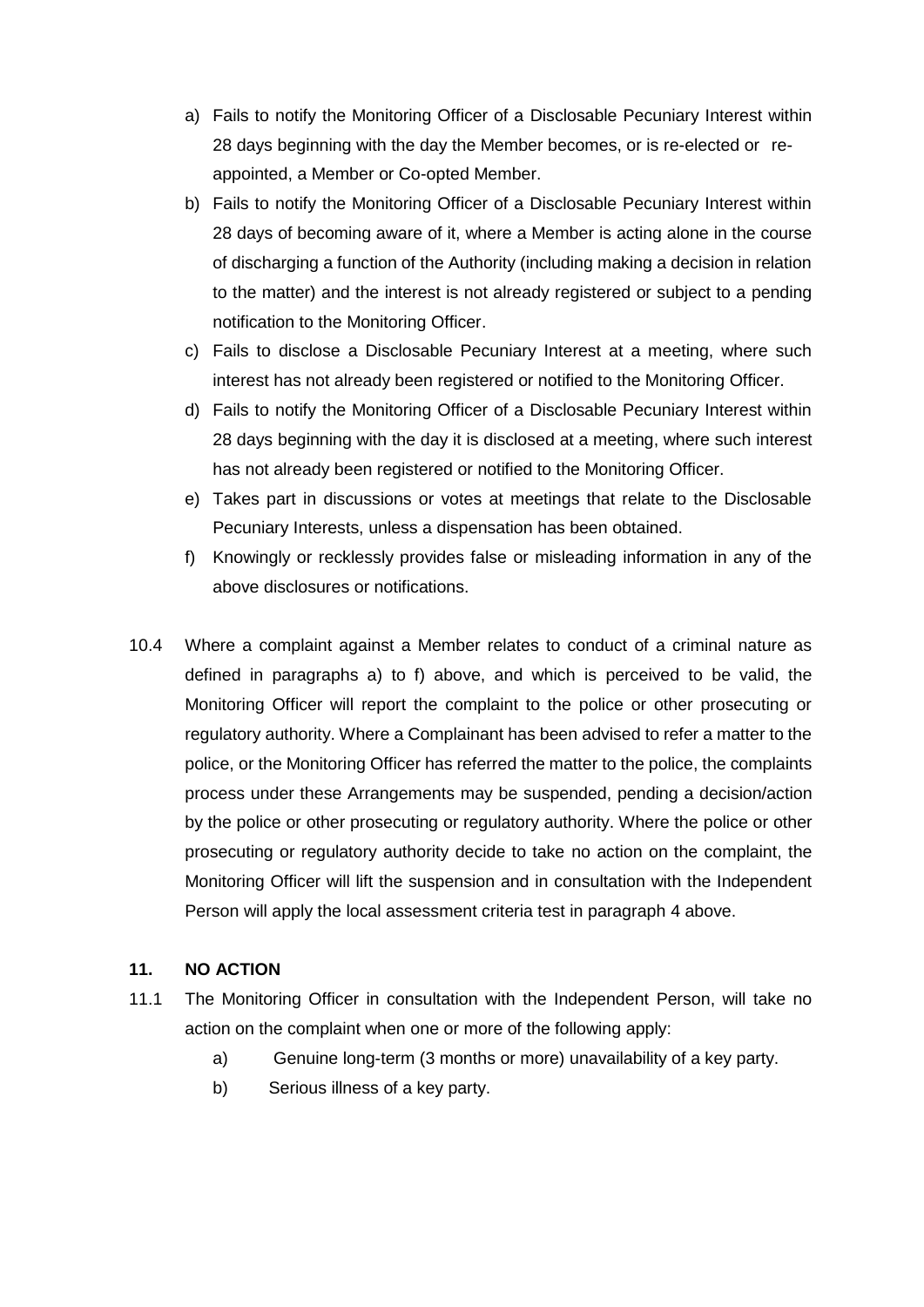- 11.2 The Monitoring Officer in consultation with the Independent Person, may suspend any actions within these arrangements, at any time, when one or more of the following apply:
	- a) On-going criminal proceedings or a police investigation into the Subject Member's conduct.
	- b) Investigation cannot proceed without investigating similar alleged conduct or needing to come to conclusions of fact about events, which are also the subject of some other investigation or court proceedings.
	- c) The investigation might prejudice another investigation or court proceedings.
	- d) On-going investigation by another prosecuting or regulatory authority.

# **12. COMPLAINT CONCLUDED**

- 12.1 The subject member will be notified in writing of the outcome of the complaint.
- 12.2 There is no right of appeal for either the Complainant or Subject Member against decisions of the Monitoring Officer or the Standards Committee.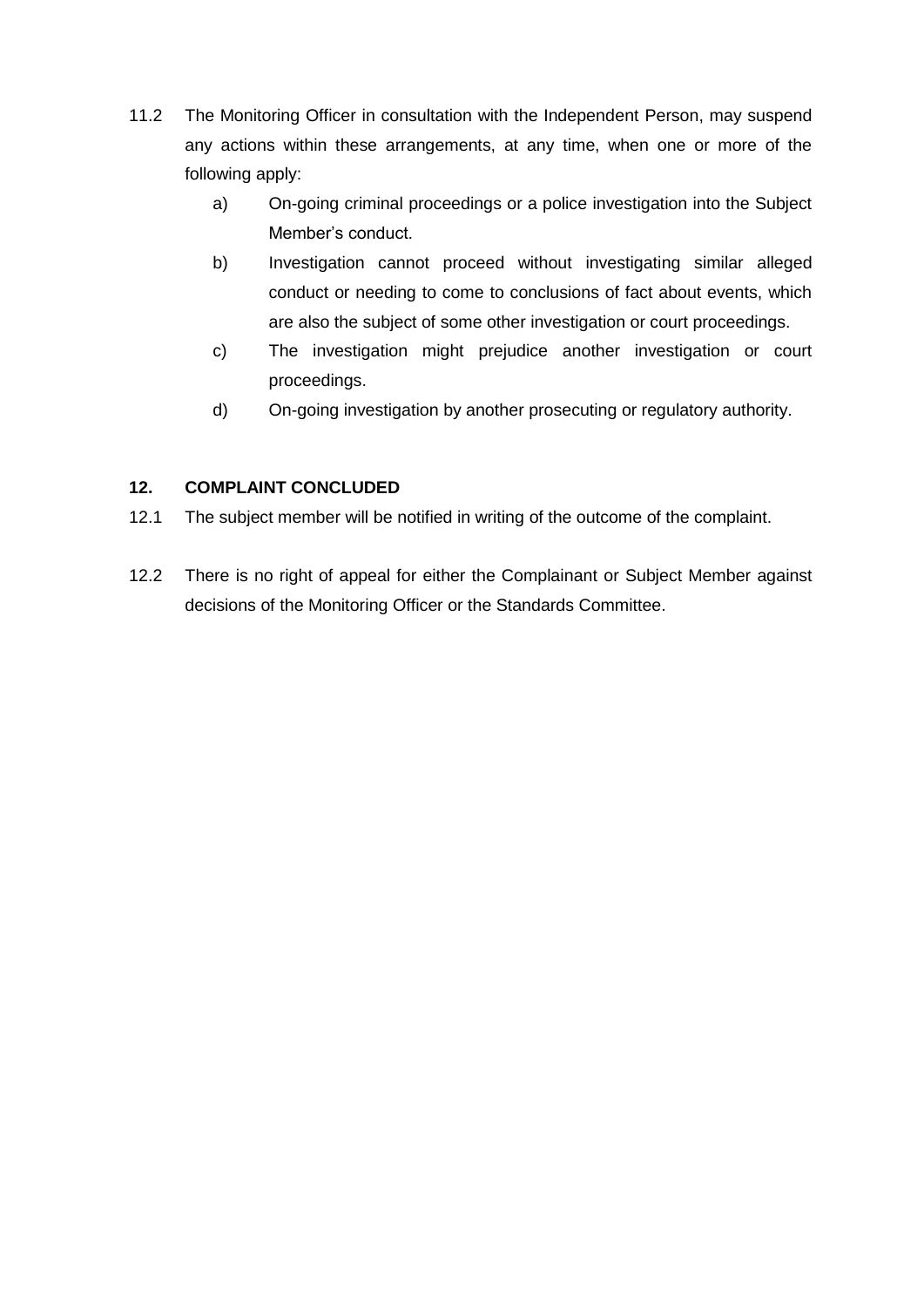#### **INVESTIGATION PROCEDURE**

#### **1. PRELIMINARIES**

- **1.1.** The Investigating Officer will be appointed by the Monitoring Officer and will be aware of their obligations under the Data Protection Act 1998, Equality Act 2010, the Human Rights Act 1998 and other relevant legislation.
- **1.2.** The Investigating Officer is responsible for gathering all the facts, documents and, where applicable, for interviewing witnesses with knowledge of the facts, and they should remain objective, impartial and unbiased at all times.
- **1.3.** Witnesses will be identified at the investigation stage and their evidence supported by signed and dated witness statements and/or notes of interview with the Investigating Officer. The Investigating Officer cannot compel the attendance of witnesses or their co-operation.
- **1.4.** The Investigating Officer will not make recommendations on sanctions, but may be asked to suggest possible sanctions.
- **1.5.** Within 10 working days of being appointed, the Investigating Officer will contact the Subject Member and the Complainant in writing and:
	- a) Detail the procedure to be followed in respect of the investigation and the relevant timescales for responses and concluding the investigation;
	- b) Detail the sections of the Members' Code of Conduct that appear to be relevant to the complaint;
	- c) Request contact details of any potential witnesses; and
	- d) Require that confidentiality is maintained and that the complaint not be disclosed, Members or otherwise, as may be required by law or regulation the fact that an investigation is being conducted does not need to remain confidential.
- 1.6. It is strongly recommended that the Subject Member engages in the investigation process. If the Subject Member declines to participate in the process, the investigation will proceed in their absence.
- 1.7. It may be necessary for the Investigating Officer to agree with the Subject Member which documents will be submitted in evidence. This will generally include documents that will be relied on, or in support of, the Subject Member's case and which are relevant to the complaint.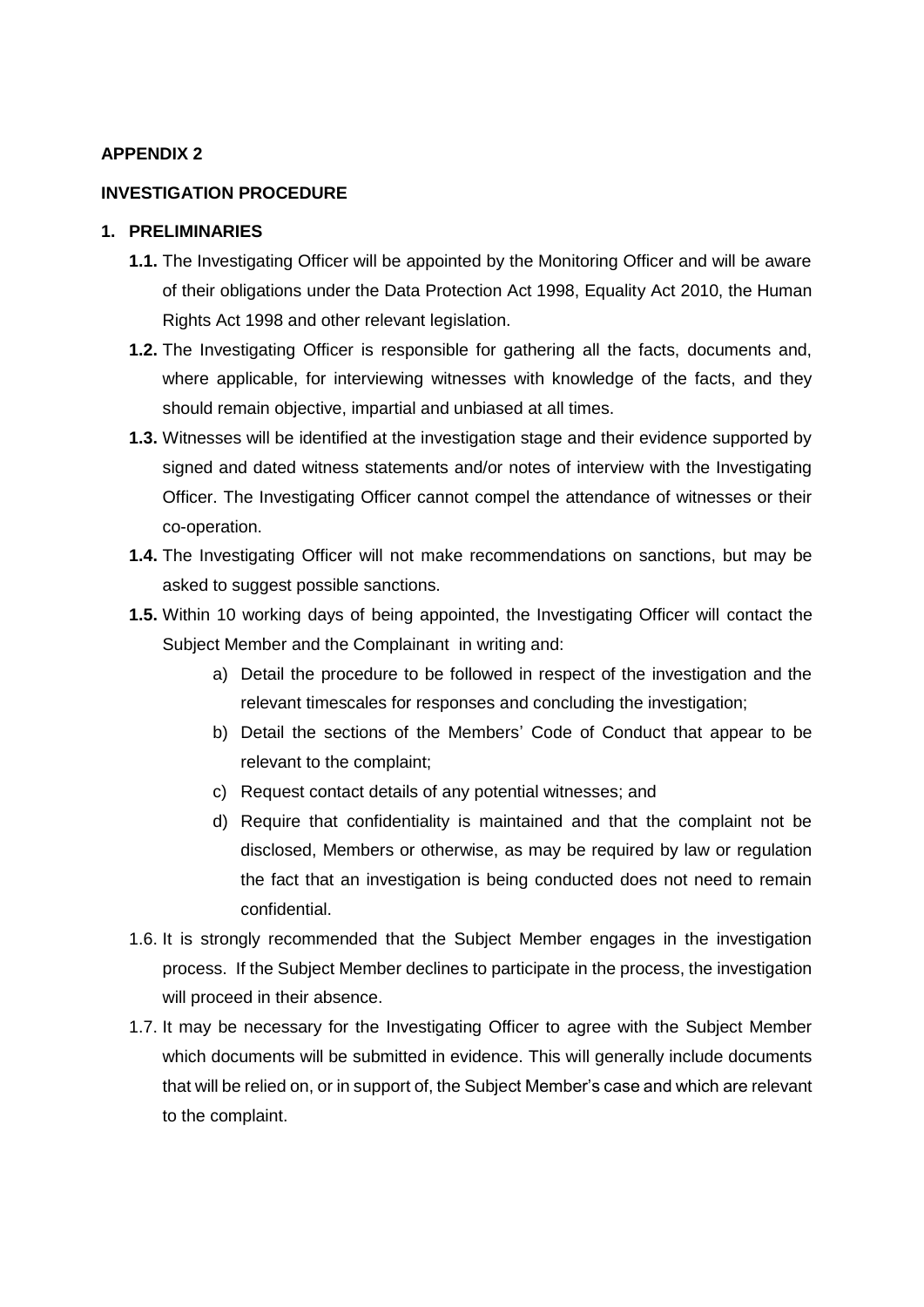- 1.8. The Investigating Officer may terminate their investigation at any point, where they are satisfied that they have sufficient information to enable them to report to the Monitoring Officer or Standards Committee.
- 1.9. Subject to any unforeseeable delays, investigations and reports will aim to be completed within a six-month period of the original complaint being referred for an investigation.
- 1.10. It is for the Monitoring Officer to determine whether any conflict of interest does or may exist. The Monitoring Officer should consider the possibility of a potential conflict arising during the investigation and the hearing. Should a conflict arise, the Monitoring Officer **must** step down and another Monitoring Officer will be appointed either internally or externally at the Council's discretion.

## **2. DRAFT REPORT**

- 2.1 On the conclusion of their investigation and/or when the Investigating Officer is satisfied that they have sufficient information, or has obtained as much information as is likely to be reasonably capable of being obtained, the Investigating Officer will issue a draft report (clearly labelled DRAFT), to the Monitoring Officer, for review.
- 2.2 The draft report will be marked 'CONFIDENTIAL' and watermarked with the name of the addressee, and will detail:
	- a) The relevant provisions of the law and the relevant paragraphs of the Code of Conduct;
	- b) A summary of the complaint;
	- c) The Subject Member's response to the complaint;
	- d) Relevant information, explanations, etc., which the Investigating Officer has obtained in the course of the investigation;
	- e) A list of any documents relevant to the matter;
	- f) A list of those persons/organisations who have been interviewed;
	- g) A statement of the Investigating Officer's draft findings of fact and reasons;
	- h) The Investigating Officer's conclusion as to whether the Subject Member has or has not failed to comply with the Members' Code of Conduct; and
	- i) that the Investigating Officer will present a final report once they have considered any comments received on the draft.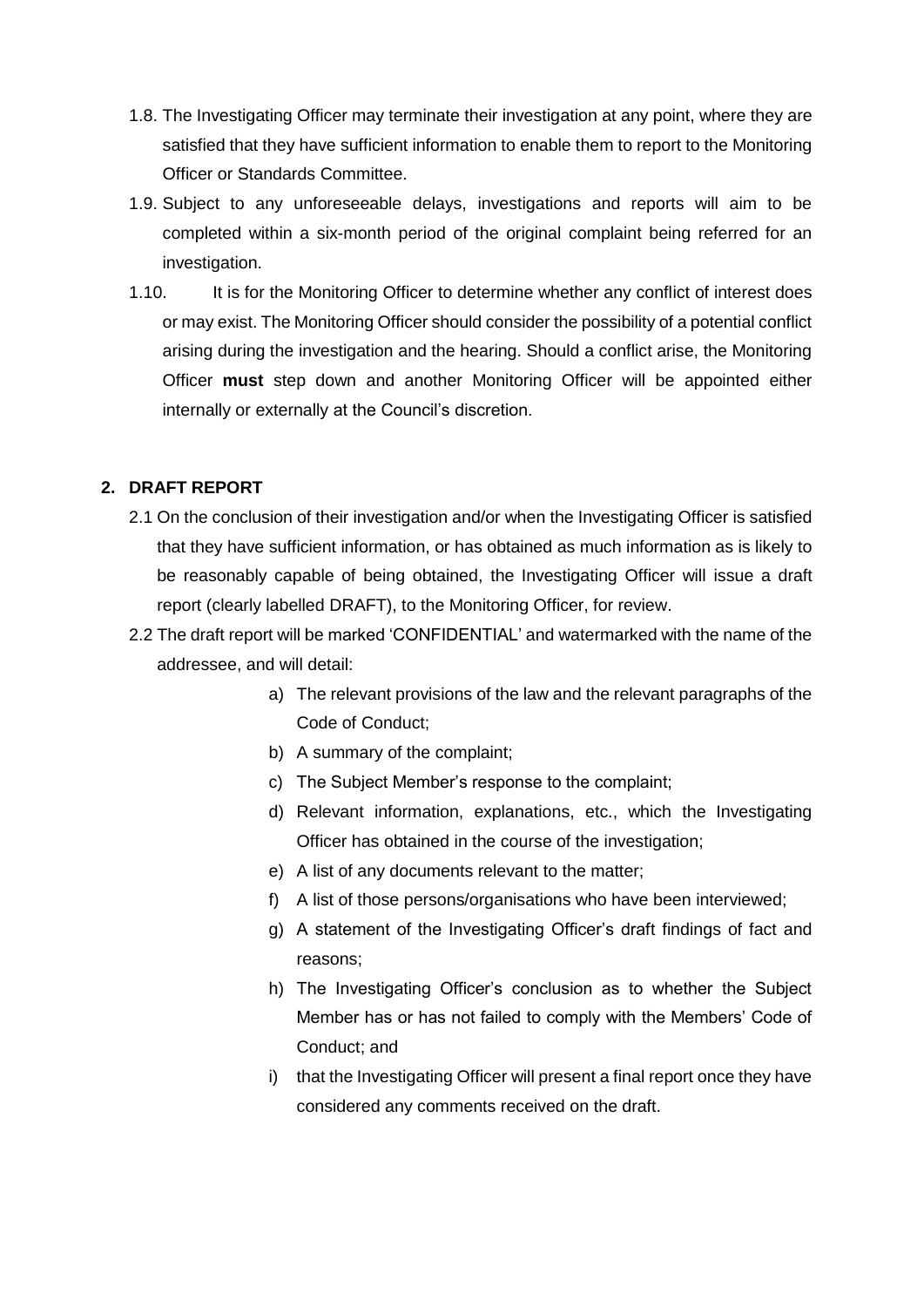- 2.3 Following review of the draft report by the Monitoring Officer, within 5 working days of receipt, the draft report will be sent in confidence to the Subject Member and the Complainant (not witnesses) for comment.
- 2.4 The Subject Member and Complainant will have 5 working days in which to consider the draft report and submit any comments to the Investigating Officer.
- 2.5 Once the Investigating Officer has considered all responses received from the Subject Member and/or the Complainant, they will finalise the draft report and make their final conclusions and recommendations to the Monitoring Officer, within 5 working days. The report will be clearly labelled FINAL, marked CONFIDENTIAL, and watermarked with the name of the addressee.

## 3. **FINAL REPORT**

- 3.1. The Monitoring Officer will review the Investigating Officer's final report and any comments submitted by the Parties, in consultation with the Independent Person, to consider if there is evidence of a failure to comply with the Members' Code of Conduct.
- 3.2. Where, based on the Investigating Officer's report, the Monitoring Officer, having consulted with the Independent Person, concludes that there is no evidence of a failure to comply with the Members' Code of Conduct, they will inform the Parties, in writing, that no further action is considered necessary, and will report the outcome to the standards committee. There is no right of appeal against the Monitoring Officer's decision.
- 3.3. Where, on the basis of the Investigating Officer's report, the Monitoring Officer, having consulted with the Independent Person, concludes that there is evidence of a failure to comply with the Members' Code of Conduct, they will either take no action or seek informal resolution or refer the matter for consideration by the Standards Committee in accordance with the relevant procedure detailed in this Appendix 2.
- 3.4. The Monitoring Officer, in consultation with the Chair of the Standards Committee, will convene a meeting of the Standards Committee no earlier than 14 working days and no later than 28 Days after the Investigating Officer's final report has been copied to the Complainant and Subject Member. The Investigating Officer will be invited to present their final report to the Standards Committee.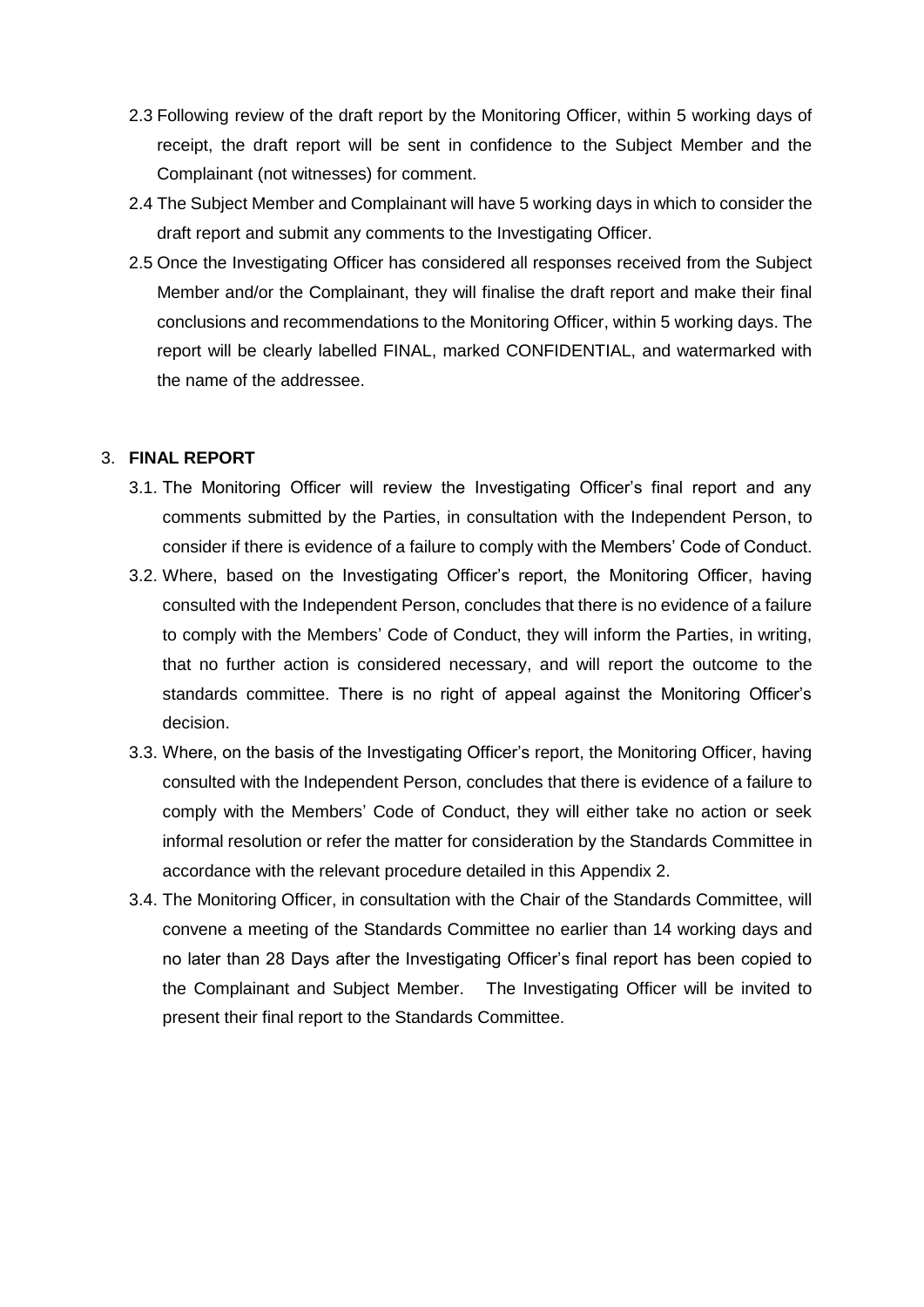# **STANDARDS COMMITTEE HEARING PROCEDURE**

#### **1. PROCEDURE RULES**

These procedure rules shall apply to the Standards Committee when considering the Investigating Officer's report under these arrangements.

- **1.1.** The Standards Committee comprises 9 Elected Members and, if required, 2 Parish Councillors.
- **1.2.** The quorum for a meeting of the Standards Committee is 3.
- **1.3.** The purpose of the hearing is for the Standards Committee to consider, on the evidence provided, whether the Subject Member has breached the Members' Code of Conduct. The conduct of others, for example officers, would be dealt with through another process.
- **1.4.** The Independent Person will be invited to attend and participate in the Standards Committee meeting but will not having voting rights.
- **1.5.** The legal requirements for publishing agendas, minutes and calling meetings, will apply to the Standards Committee. The hearing will be held in public no earlier than 14 working days and no later than 28 days after the Monitoring Officer has copied the Investigating Officer's final report to the complainant and the Subject Member. Schedule 12A of the Local Government Act 1972 (as amended) will be applied where it is necessary to exclude the public and press from meetings of the Standards Committee, where it is likely that confidential or exempt information will be disclosed.
- **1.6.** The Monitoring Officer, in consultation with the Chair of the Standards Committee, will convene a meeting of the Standards Committee.
- **1.7.** If the Subject Member is unavailable for the proposed date, the Monitoring Officer, in consultation with the Chair of the Standards Committee, will determine whether the meeting can be arranged outside of the prescribed timescale. If a meeting cannot be arranged within the prescribed timescale the Subject Member may be requested to provide a reasonable explanation to the Chair, along with any appropriate evidence of his/her unavailability.
- **1.8.** All matters/issues before the Standards Committee will be decided by a simple majority of votes cast, with the Chair having a second or casting vote.
- **1.9.** Where the Subject Member fails to attend the Standards Committee and where the Standards Committee is not satisfied with their explanation for their absence from the hearing, the Standards Committee may, in the first instance, have regard to any written representations submitted by the Subject Member, and/or the Investigating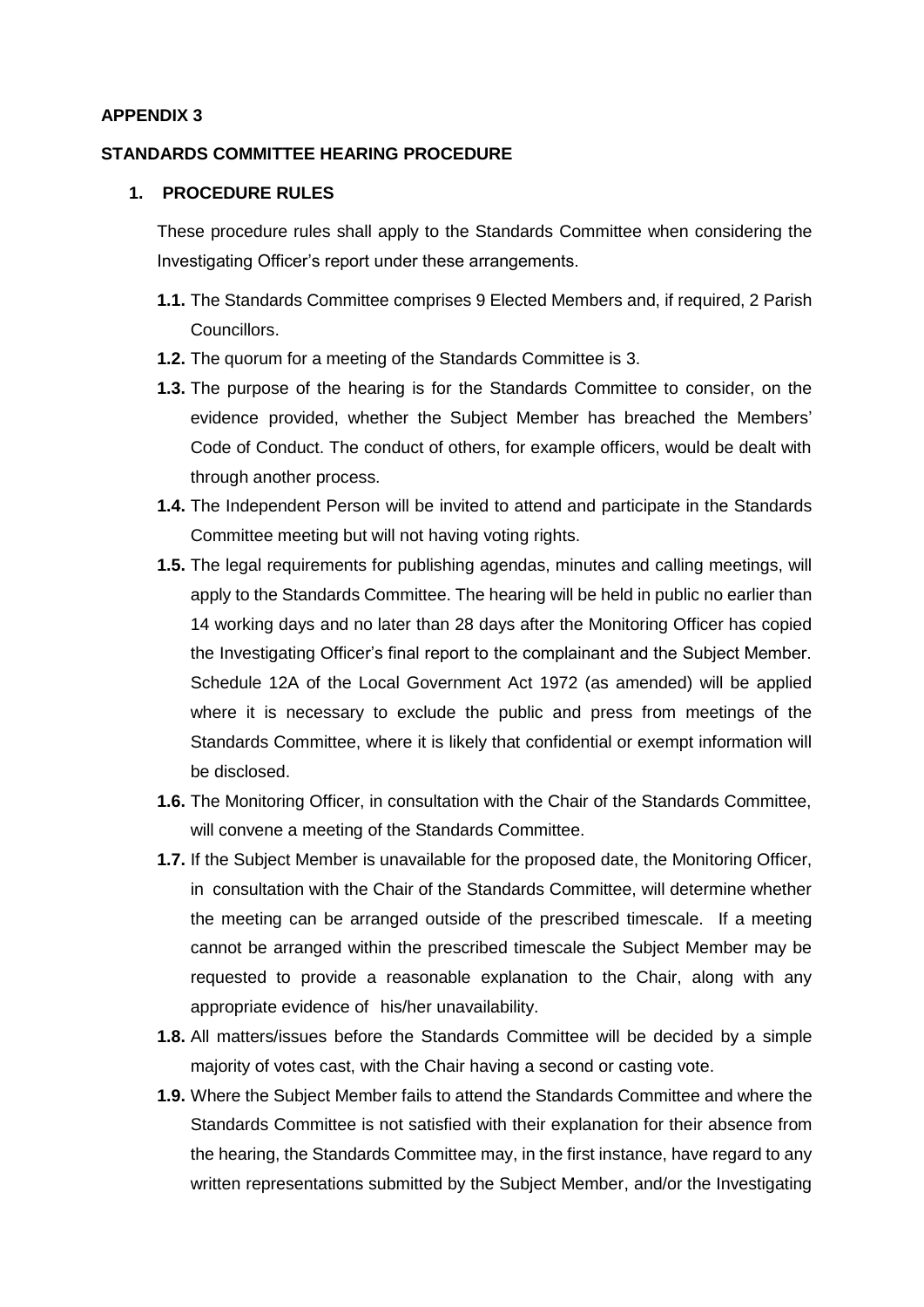Officer's report and may resolve to proceed with the hearing in the Subject Member's absence and make a determination. Alternatively, if the Standards Committee is satisfied with the Subject Member's reasons for not attending the hearing, it may adjourn the hearing to another date. The Standards Committee may resolve in exceptional circumstances, that it will proceed with the hearing on the basis that it is in the public interest to hear the allegations expeditiously. Standards Committee hearings shall only be adjourned once, if the Subject Member fails to attend a second scheduled meeting without exceptional circumstances, the meeting shall proceed in the Subject Member's absence.

## **2. RIGHT TO BE ACCOMPANIED BY A REPRESENTATIVE**

**2.1.** The Subject Member may choose to be accompanied and/or represented at the Standards Committee by a fellow councillor, friend or colleague. The Subject Member will not be entitled to be represented by a solicitor or other legal representative, or by any Officer of the Council.

#### **3. THE HEARING**

- **3.1.** Subject to paragraph 3.2 below, the order of business will be as follows:
	- a) Apologies for absence;
	- b) Declarations of interests;
	- c) Approval of Minutes of the previous meeting;
	- d) If the Subject Member is absent, consider whether to adjourn or to proceed with the hearing (refer to paragraph 1.9 above);
	- e) Introduction by the Chair, of Members of the Standards Committee, the Independent Person, Committee's Legal Advisor and/or Monitoring Officer, Investigating Officer, Democratic Services Officer, the Council's Legal Advisor, complainant and the Subject Member and their representative;
	- f) Receive representations from the Monitoring Officer and/or Subject Member as to whether any part of the hearing should be held in private and/or whether any documents (or parts thereof) should be withheld from the public/press;
	- g) Determine whether the public/press are to be excluded from any part of the meeting and/or whether any documents (or parts thereof) should be withheld from the public/press. When the public/press are excluded from any part of the meeting, filming, photography and/or audio recordings of the meeting will be prohibited in accordance with the provisions of the Council's Constitution (page 174).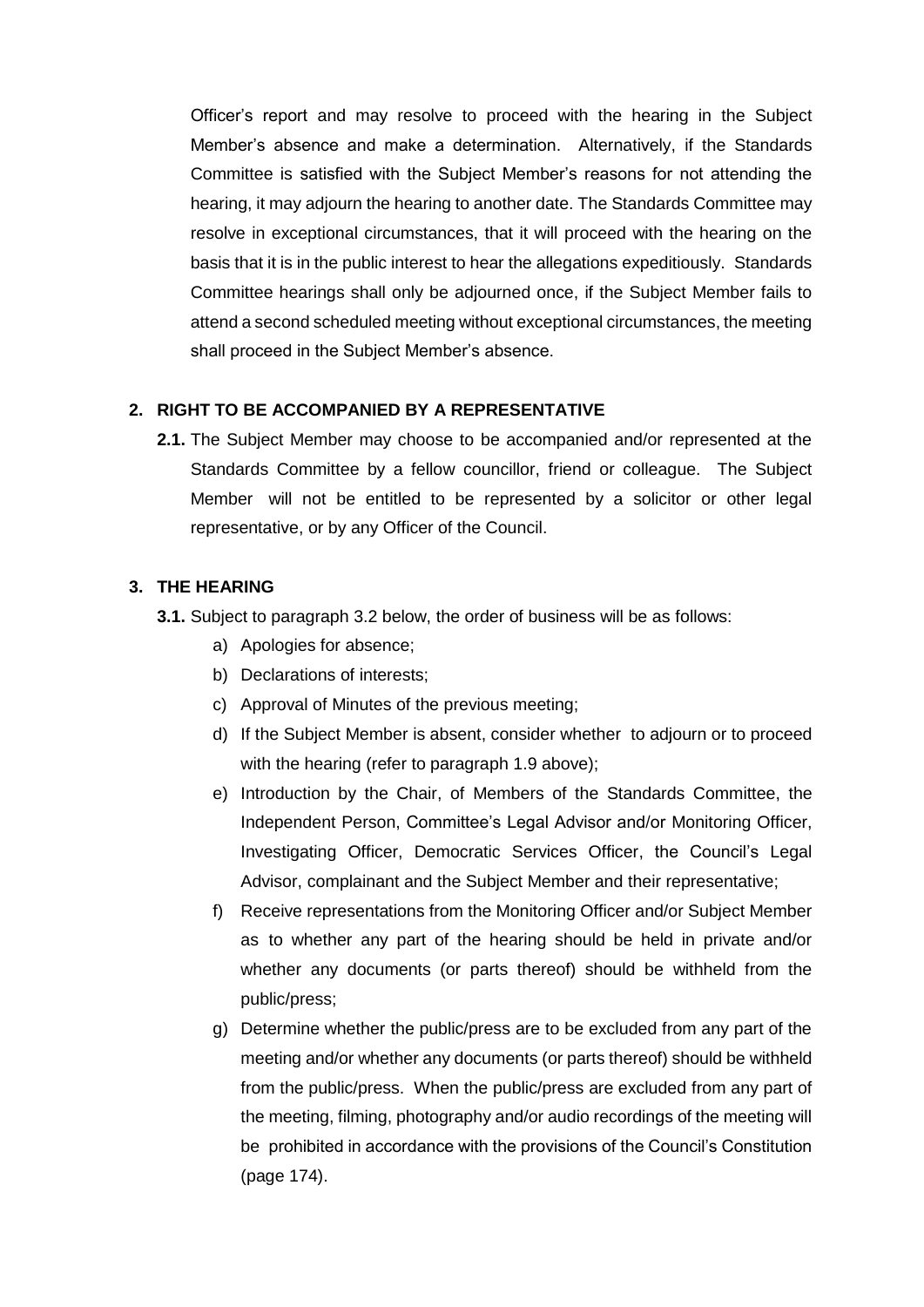- h) Consider the report of the Investigating Officer and determine the matter.
- **3.1** The Chair may exercise their discretion and amend the order of business, where they consider that it is expedient to do so in order to secure the effective and fair consideration of any matter.
- **3.2** The Standards Committee may adjourn the hearing at any time.
- **3.3** Witnesses:
	- a) The process of the hearing is inquisitorial, and not adversarial. Witnesses should not be made to feel uncomfortable or that their integrity is being questioned. The purpose of the hearing is to establish the facts.
	- b) All questions to witnesses should be made through the Chair.
- **3.4** Presentation of the complaint:
	- a) The Investigating Officer presents their report including any documentary evidence or other material and calls his/her witnesses. No new points will be permitted.
	- b) The Subject Member or their representative may question the Investigating Officer, and any witnesses called by the Investigating Officer.
	- c) The Standards Committee may question the Investigating Officer upon the content of his/her report, the Independent Person, the Advisory Officer, and any witnesses called by the Investigating Officer, upon the contents of his/her report.
- **3.5** Presentation of the Subject Member's response:
	- a) The Subject Member or their representative presents their response to the Investigating Officer's report, and calls their witnesses.
	- b) The Investigating Officer may question the Subject Member and any witnesses called by the Subject Member.
	- c) The Standards Committee may question the Subject Member, the Independent Person, the Advisory Officer, and any witnesses called by the Subject Member.
- **3.6** Summing up:
	- a) The Investigating Officer sums up the report.
	- b) The Subject Member or their representative sums up their response to the Investigating Officer's report.
- **3.7** Deliberations of the Standards Committee:
	- a) Having heard the representations/views of all parties, the Standards Committee will adjourn the hearing and deliberate in private (assisted on matters of law by a legal advisor) to consider whether, on the facts found,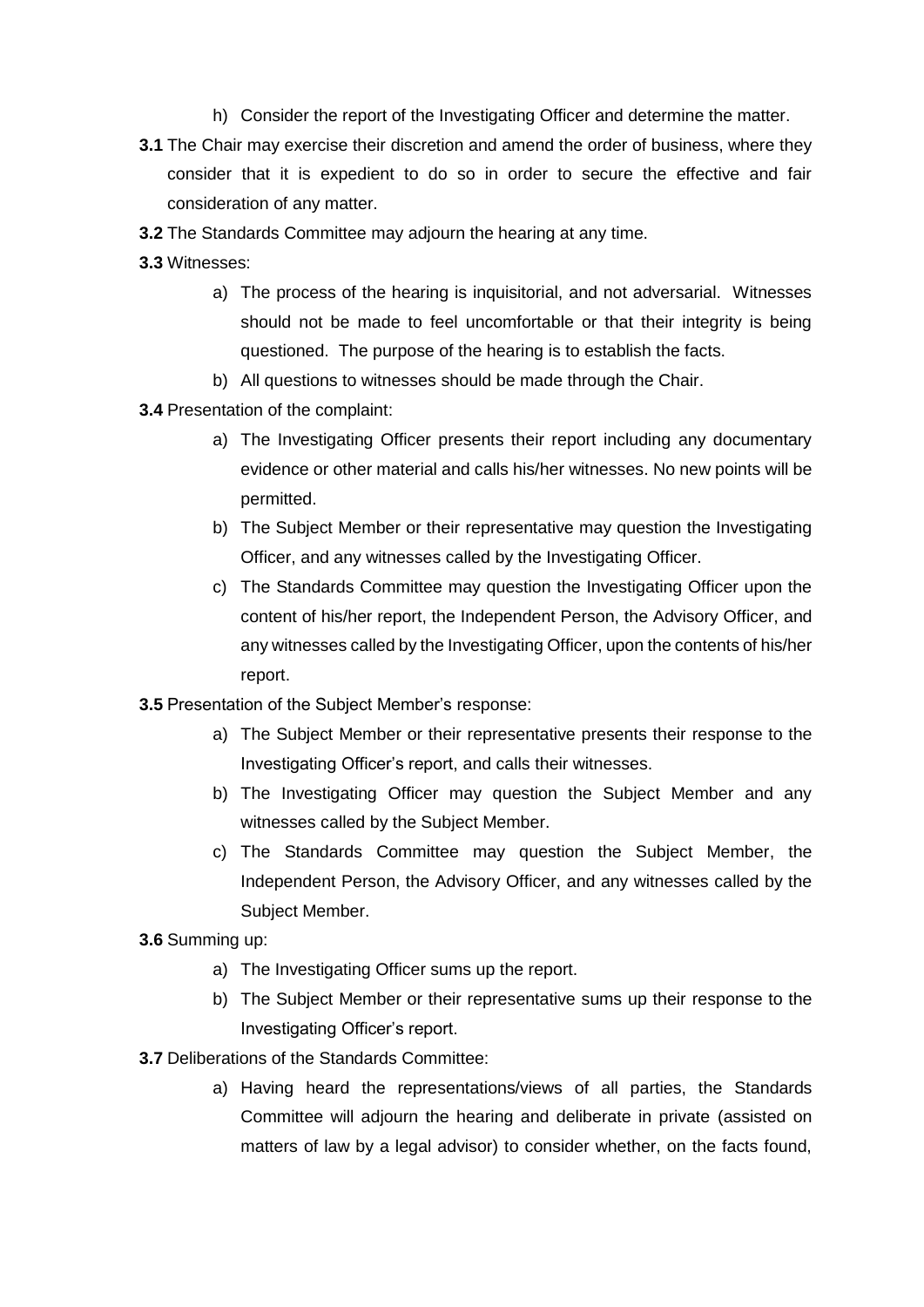the Subject Member has failed to comply with the Members' Code of Conduct, and if so, what sanctions should be applied.

- b) Prior to reaching a decision, the Standards Committee will consider the views expressed by the Independent Person, including any views on sanctions to be applied and/or recommendations to the Council or Parish Council or Monitoring Officer.
- c) Where the complaint has a number of aspects, the Standards Committee may reach a finding, apply a sanction and/or make a recommendation on each aspect separately.
- d) The Standards Committee will make its decision on the balance of probability, based on the evidence before it during the hearing.
- e) The Standards Committee may at any time come out of private session and reconvene the hearing in public, in order to seek additional evidence from the Investigating Officer, the Subject Member or the witnesses. If further information, to assist the Committee, cannot be presented, then the Committee may adjourn the hearing and issue directions as to the additional evidence required and by whom.
- f) If evidence presented to the Standards Committee highlights other potential breaches of the Council's or Parish Council's Members' Code of Conduct, then the Chair will outline the Committee's concerns and recommend that the matter be referred to the Monitoring Officer as a new complaint.
- g) Having deliberated on its decision and/or recommendations and the application of any sanctions, the Standards Committee will reconvene the hearing in public and the Chair will announce:
	- i. the Standards Committee decision as to whether or not the Subject Member has failed to comply with the Members' Code of Conduct, detailing the breaches, and the principal reasons for the decision
	- ii. the sanctions (if any) to be applied;
	- iii. the recommendations (if any) to be made to the Council or Parish Council or Monitoring Officer; and
	- iv. that there is no right of appeal against the Standards Committee decision and/or recommendations.

## **4 POSSIBLE SANCTIONS**

**4.1** Subject to paragraph 4.4 below, where the Standards Committee determines that the Subject Member has failed to comply with the Members' Code of Conduct, any one or more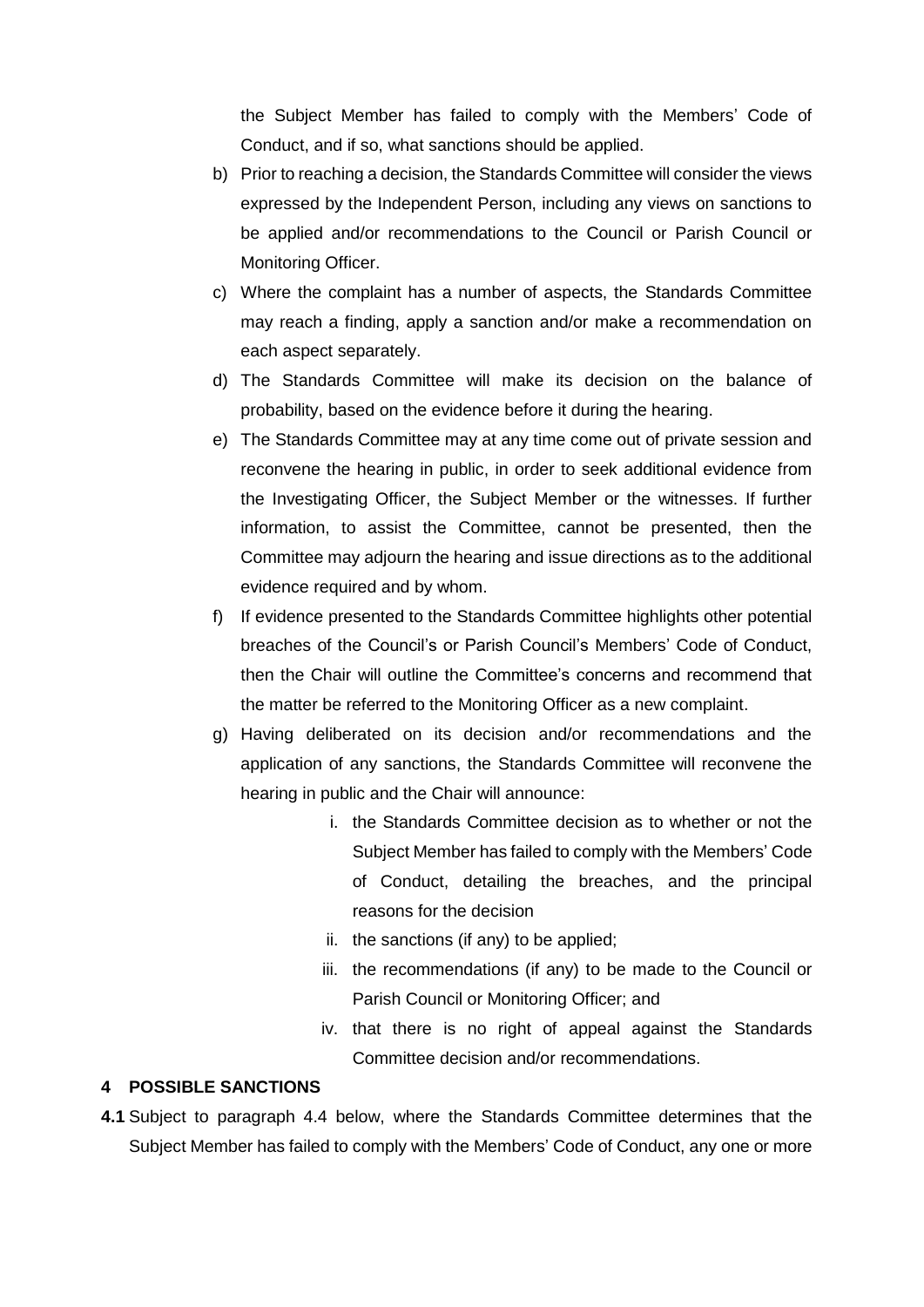of the sanctions below or any further sanctions deemed appropriate by the Standards Committee may be applied/recommended:

- a) Recommend to the Council or Parish Council that the Subject Member be issued with a formal censure (i.e. the issue of an unfavourable opinion or judgement or reprimand) by motion;
- b) Issue an instruction that the Subject Member is removed from specified committees or sub-committees of the Council;
- c) Recommend to the Mayor that the Subject Member be removed from the Executive or removed from particular Portfolio responsibilities;
- d) Instruct the Monitoring Officer, or the Parish Council, to arrange training for the Subject Member;
- e) Recommend to the Council, or Parish Council, that the Subject Member is removed from all outside appointments to which they have been appointed or nominated by the Council, Executive or Parish Council;
- f) Instruct the Monitoring Officer, or Parish Council, to withdraw facilities provided to the Subject Member by the Council, or Parish Council, such as a computer, website and/or email and internet access;
- g) Instruct the Monitoring Officer or Parish Council, to implement a Communications Plan for the Subject Member;
- h) Instruct the Monitoring Officer, or Parish Council, to exclude the Subject Member from the Council or Parish Council's offices or other premises, with the exception of meeting rooms as necessary for Council or Parish Council committee and sub-committee meetings;
- i) Instruct the Monitoring Officer, or Parish Council, to apply the informal resolution process;
- j) Instruct the Monitoring Officer, or Parish Council, to issue a press release or other form of publicity; or
- k) Instruct the Monitoring Officer, or Parish Council, to restrict the Subject Member's access to confidential or exempt information.
- **4.2** The Standards Committee has no power to suspend or disqualify the Subject Member or to withdraw basic or special responsibility allowances.
- **4.3** The Standards Committee may specify that any sanction takes effect immediately or takes effect at a later date and that the sanction be time-limited. If the sanctions are not complied with within the timescale directed by the Standards Committee, the Monitoring Officer will report the fact to the Chair of the Standards Committee, wherein further sanctions may be considered by the Standards Committee.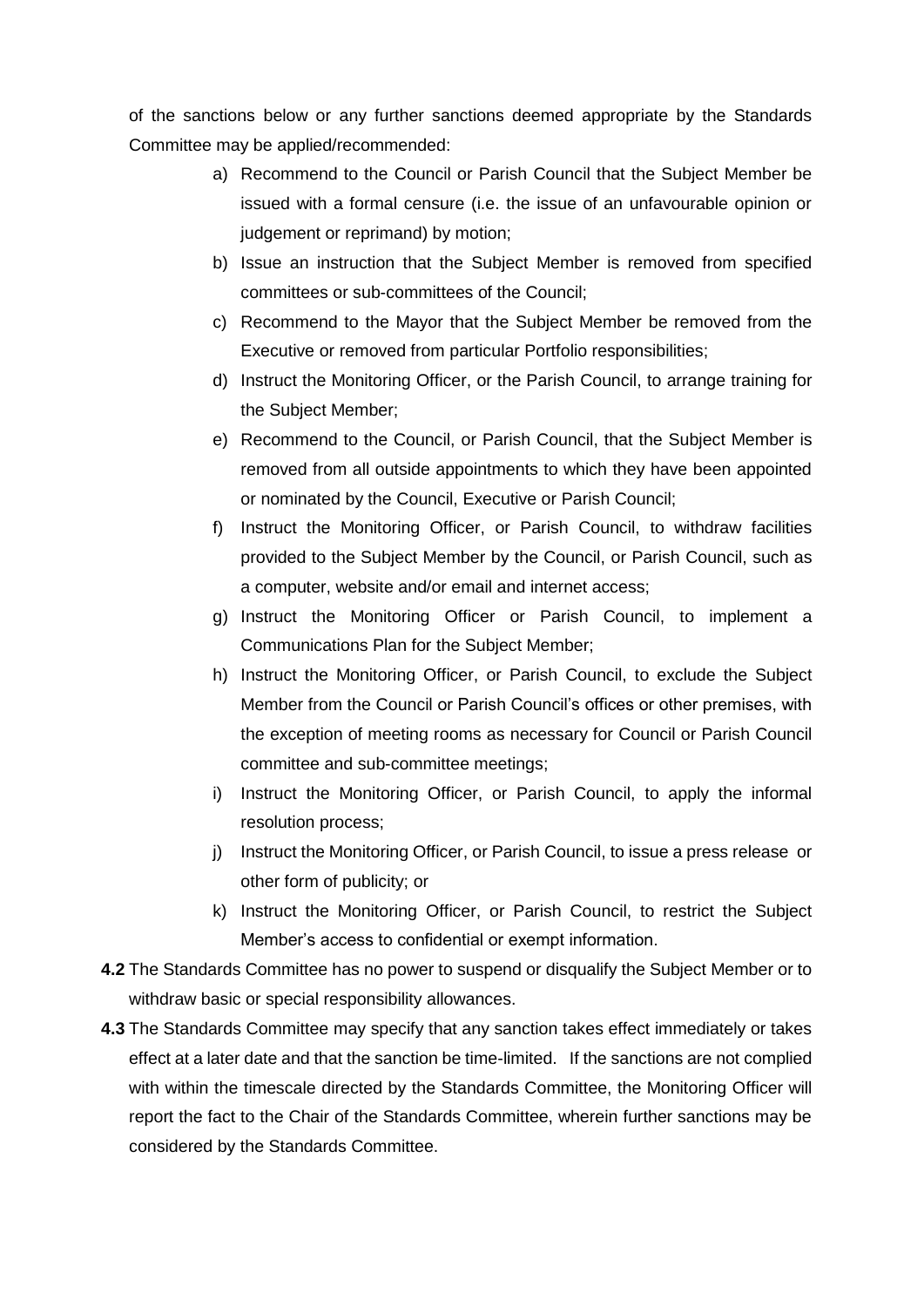- **4.4** When deciding whether to apply one or more sanctions referred to in paragraph 4.1 above, the Standards Committee will ensure that the application of any sanction is reasonable and proportionate to the Subject Member's behaviour. The Standards Committee will consider the following questions along with any other relevant circumstances or other factors specific to the local environment:
	- a) What was the Subject Member's intention and did they know that they were failing to follow the Council's or Parish Council's Members' Code of Conduct?
	- b) Did the Subject Member receive advice from officers before the incident and was that advice acted on in good faith?
	- c) Has there been a breach of trust?
	- d) Has there been financial impropriety, for example: improper expense claims or procedural irregularities?
	- e) What was the result/impact of failing to follow the Council's or Parish Council's Members' Code of Conduct?
	- f) Was there an impact on others?
	- g) How serious was the incident?
	- h) Does the Subject Member accept that they were at fault?
	- i) Did the Subject Member apologise to the relevant persons?
	- j) Has the Subject Member previously been reprimanded or warned for similar misconduct?
	- k) Has the Subject Member previously breached the Council's or Parish Council's Members' Code of Conduct?
	- l) Is there likely to be a repetition of the incident?

# **5 PUBLICATION AND NOTIFICATION OF THE STANDARDS COMMITTEE DECISION AND RECOMMENDATIONS**

- **5.1** Within 5 working days of the Standard Committee's announcement of its decision and recommendations, the Monitoring Officer will publish the name of the Subject Member and a summary of the Standards Committee's decision and recommendations, and reasons for the decision and recommendations, on the Council's website.
- **5.2** Within 5 working days of the announcement of the Standards Committee's decision, the Monitoring Officer will provide a full written decision and the reasons for the decision, including any recommendations, to:
	- a) The Subject Member;
	- b) The Complainant; and
	- c) The Clerk to the Parish Council (if appropriate).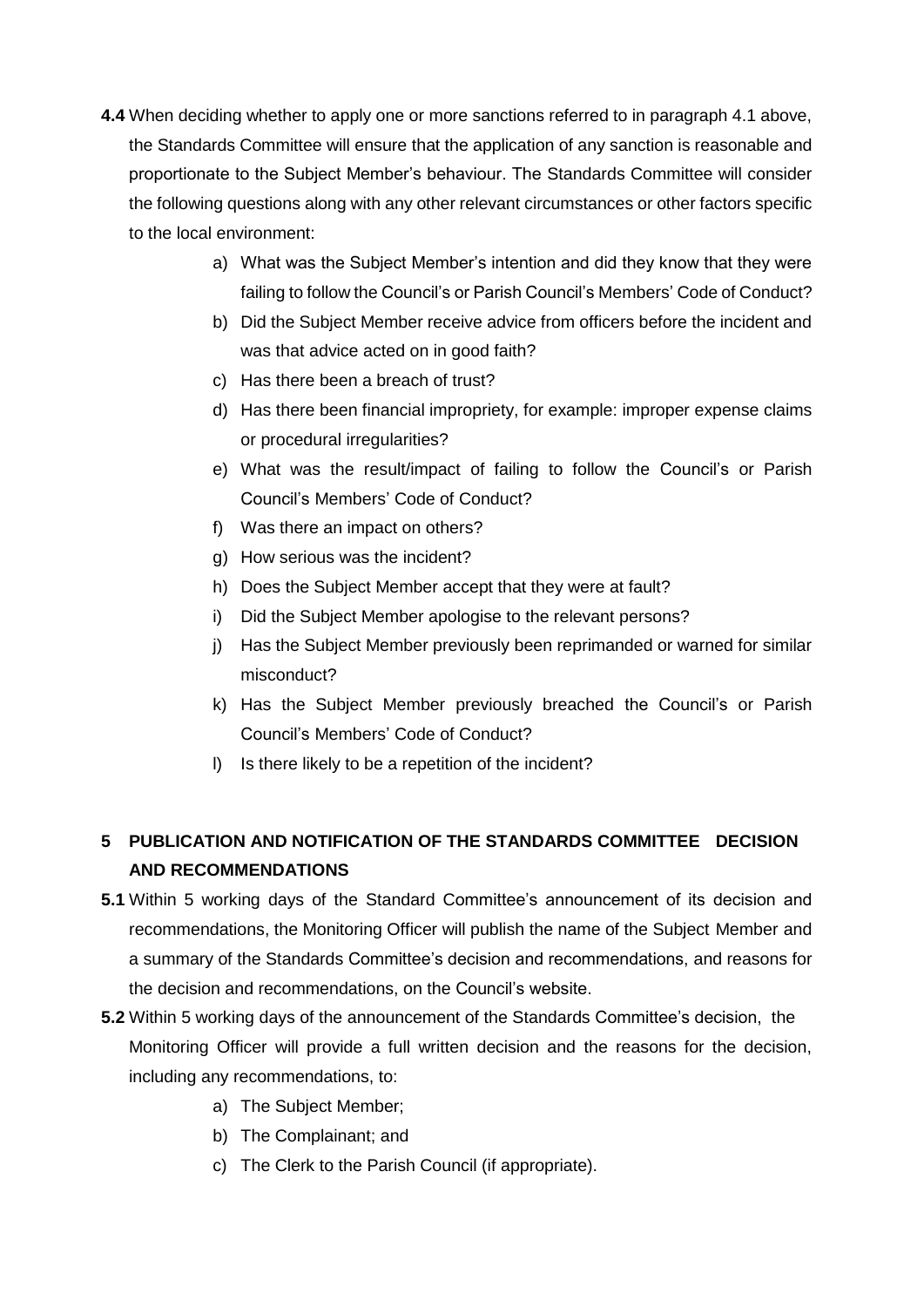**Members' Code of Conduct - Complaint Form**

**NEW FORM TO BE ADDED**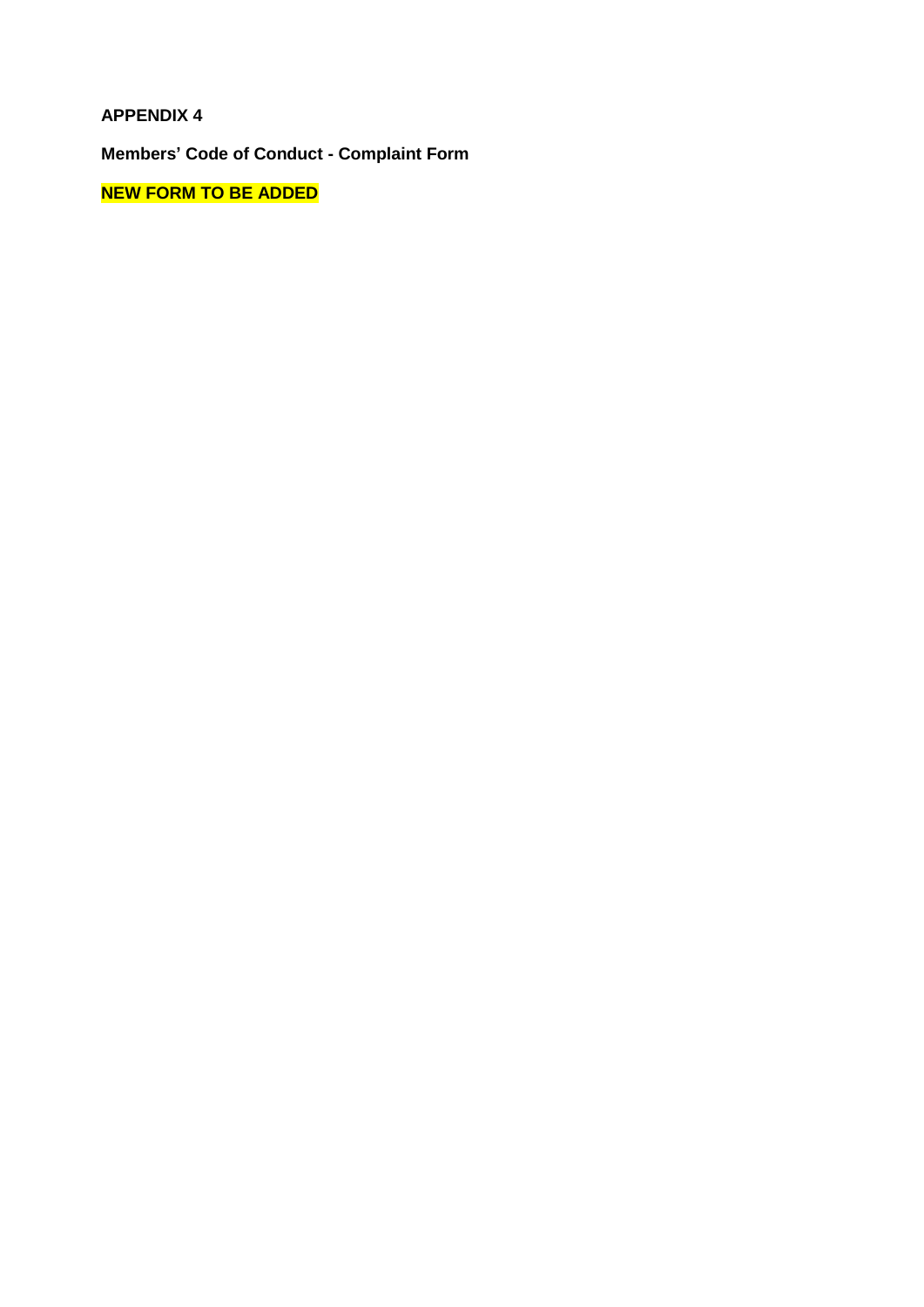#### **Witness Guidance**

- 1. "Witness" is a general term incorporating those that may have either witnessed an event or be able to provide information/knowledge relating to an issue/subject. Witnesses may be internal to the organisation e.g. colleagues or other members of staff, or on occasion, external to the organisation e.g. complainants, or relatives or experts in a particular field related to the investigation.
- 2. Witnesses may be identified by the complainant, the subject member or as part of investigation process. Witnesses cannot be compelled to attend or to give a statement. Council Officers may have a duty within their Contract of Employment and any Codes of Conduct by which they are bound to support the process.
- 3. Witness evidence often forms part of the bundle of evidence considered at a Standards Committee hearing, and witnesses are on occasions requested to give evidence in person at a hearing.
- 4. The witness will be briefed as to the process/proceeding that will follow, either by a Democratic Services Officer or by the Investigating Officer. .
- 5. Witnesses play an important role in clarifying any points of fact previously raised during an investigation, and may be asked to answer questions relating to their evidence/information.
- 6. A witness is there as an independent party, to provide factual information. This can be provided either via an interview with an Investigating Officer, a written statement and/or by attending the formal hearing.
- 7. Reasonable support in relation to a disability or language skills (e.g.: where English is not the first language), will be considered if raised in advance of the meeting/hearing.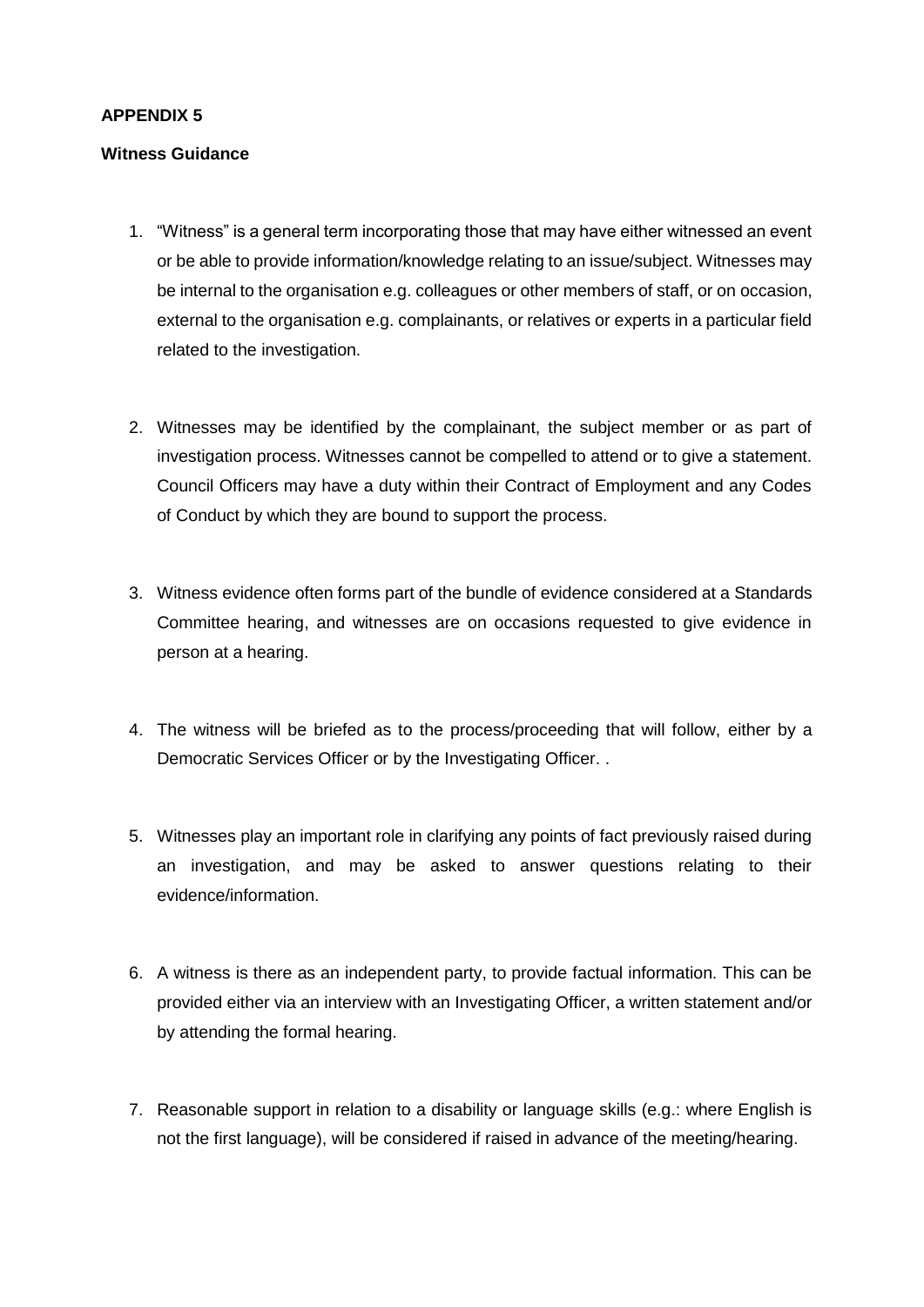- 8. Following interview with the Investigating Officer, a copy of a witness's statement will be sent, confirming what they have to do next with the statement. However, if a signed copy is not returned within the date specified in the letter the original version may be included in the investigation report.
- 9. Witnesses are expected to treat their statement as confidential and not to discuss it with the other parties.
- 10. Once the investigation is complete, the investigating officer submits their report to the Monitoring Officer and the Council's Independent person, who will determine whether the case should be progressed to a Standards Committee hearing.
- 11. Should a Standards Committee hearing be convened and witnesses required to attend, then witnesses will be informed of the time and the date of the meeting. Hearings are generally held in the public domain however, the Committee will determine on the day whether the hearing should be held in private (subject to schedule 12A of the Local Government Act 1972).
- 12. The Investigating Officer, the Committee or the Subject Member should be given a reasonable opportunity to call relevant witnesses and ask questions of witnesses to raise any points about information provided by them. Any such witnesses must be identified during the investigation process so that the investigating officer can include this in their investigation.
- 13. There may be a difference between witnesses called to the hearing by the Investigating Officer/Committee and the Subject Member. The Subject Member wishing to call any witnesses should make arrangements to invite the witnesses themselves.
- 14. During the investigation interview and prior to disclosing a witness statement the investigator will advise the witness that it may be disclosed to the subject of the investigation e.g. if the case goes to a hearing. In exceptional circumstances e.g. where there may be fear of reprisals and the witness has requested anonymity, an assessment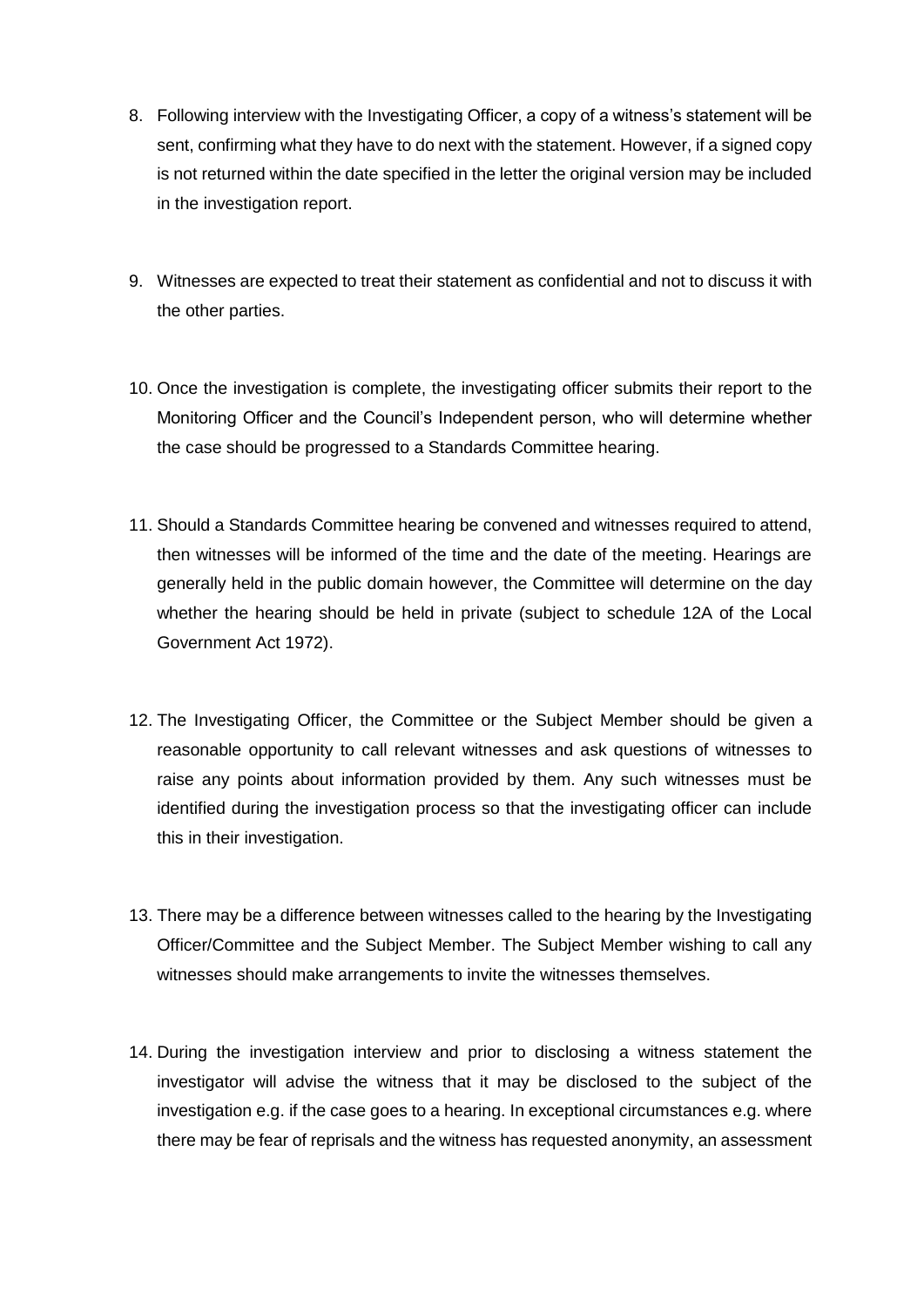will be made by the investigating officer and where possible the identity of the witness will not be divulged.

- 15. If a situation arises where the organisation is not able to resolve the concern without revealing a witness' identity it will be discussed with them prior to any disclosure. Ultimately, the Investigating Officer in conjunction with Monitoring Officer will make a reasoned decision about whether or not to disclose a witness statement or whether it can be released in an anonymised format. This will involve balancing the witness' right to privacy against the Subject Member's right to know what information is held about him or her.
- 16. It is usual, where there is a case to be answered, for all witness statements to be passed to the subject member so they can produce a full defence to the allegations raised against them and question the witnesses in relation to their evidence.
- 17. Witnesses will be offered the opportunity to read through and check their statement for accuracy once it has been typed, before signing and returning it. The statement will then be included in the report relating to the matter, which will be forwarded to the Monitoring Officer to consider the next steps e.g., whether a Standards Committee hearing is to be convened.
- 18. If the witness wishes to add any further information, they can do this through an addendum or via a further interview. Confidentiality must be maintained by the witnesses and those supporting them relating to matters discussed at interview.
- 19. During a formal hearing, witnesses may be asked by the Committee to clarify any issues as appropriate or to answer questions from any of the parties present. The Chair of the Standards Committee may instruct that questions be posed through the Chair. All parties to the process are required to treat witnesses with courtesy and respect.
- 20. The Committee/Subject Member are only entitled to ask witnesses questions that are relevant to the matters in question and/or which could elicit a response which may assist the Committee in determining whether or not there has been a breach of the Code of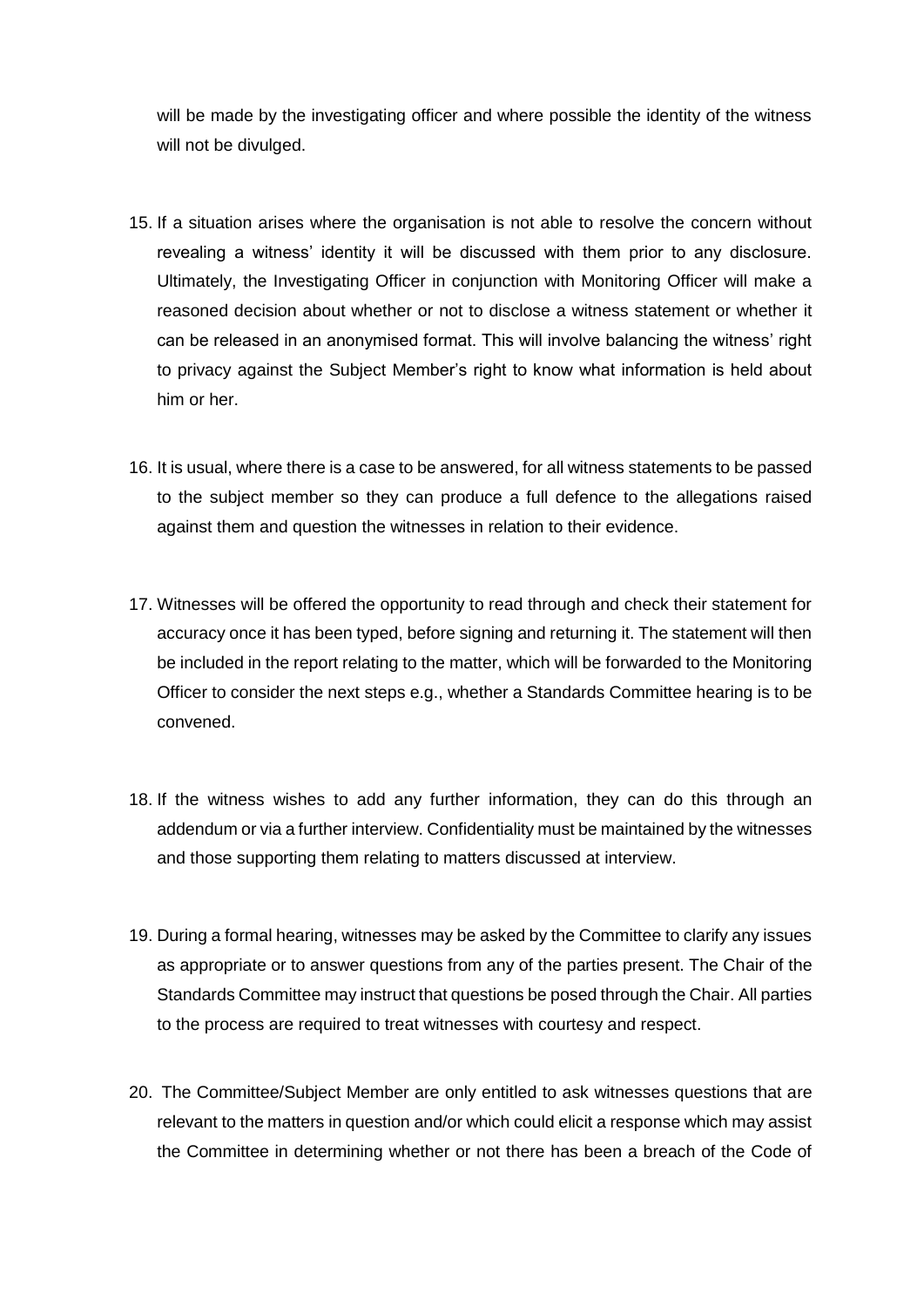Conduct. It will be for the Standards Committee to determine whether to allow the question.

- 21. The party calling the witness should not put leading questions to the witness unless they are introductory matters or facts that are not in dispute. The Standards Committee can choose to disregard any evidence elicited from a leading question. Leading questions are ones that prompt the answer wanted, suggest a particular answer, or contain information the person asking the question is looking to have confirmed. In general you will not be allowed to ask leading questions when asking your witnesses questions.
- 22. Questions should be asked in a fair manner. The Standards Committee will not permit witnesses to be harassed or badgered by either party.

# **Attending a Hearing**

Below are some useful tips for those who are called to attend a formal hearing:

- Witnesses attending a Standards Committee hearing will be asked to wait in another room until called.
- $\cdot$  When entering the room where the hearing is being held it can be quite intimidating to see many people in attendance. Introductions will be made and the process being followed will be confirmed to each witness when they attend.
- \* The room layout will be formal and some or all of the following will be present; Committee Members, the Independent Person, the Subject Member and their representative, the Investigating Officer, Democratic/Legal support staff, the press and the public.
- Witnesses who are required to attend a Standards Committee hearing will be advised of the date and venue of the hearing. The hearing may take longer than expected and witnesses may well need to wait beyond the allocated time.